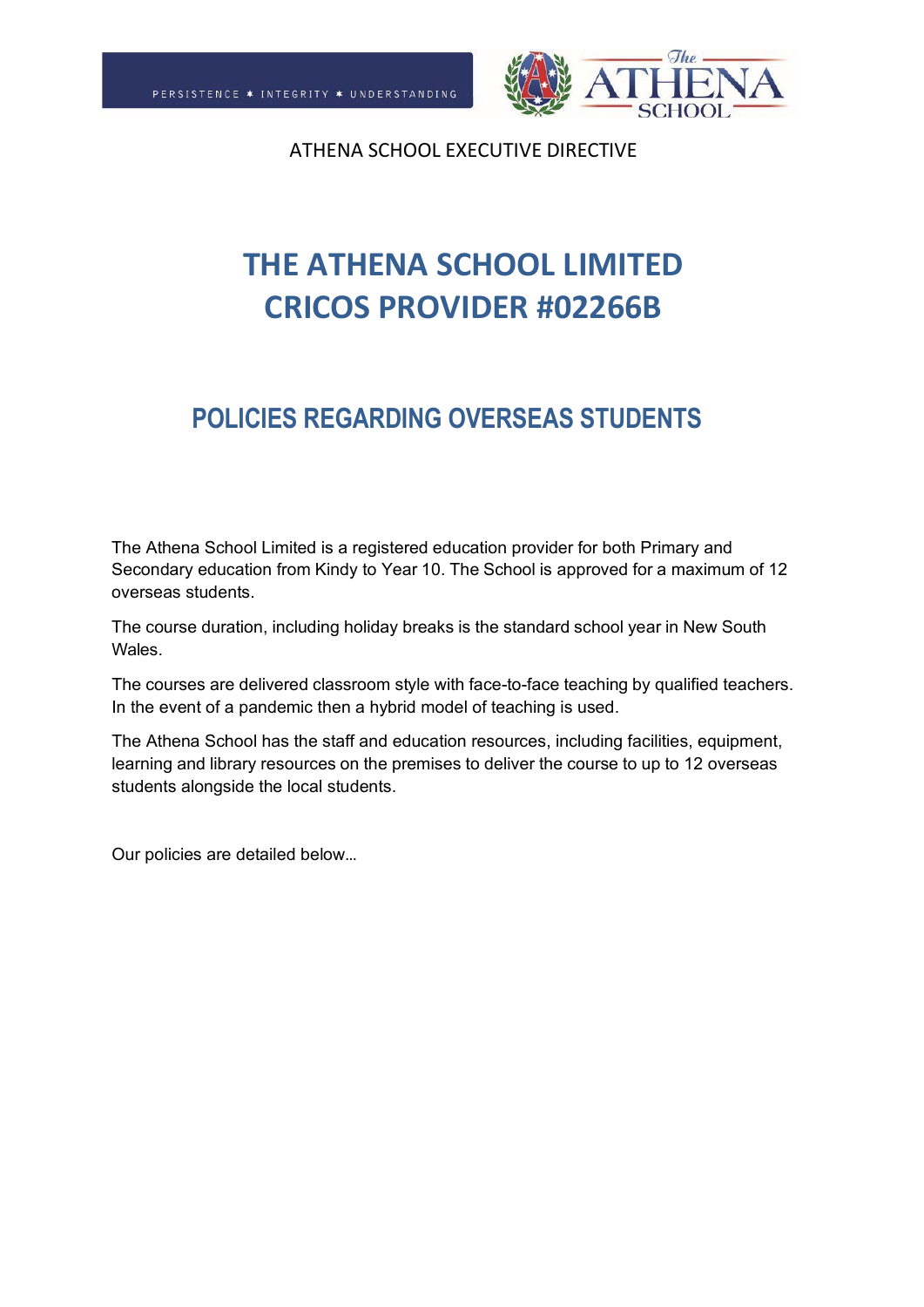

# **3.1 – 3.3 COMPLIANCE WITH EDUCATION SERVICES FOR OVERSEAS STUDENTS (ESOS) ACT 2000 (am. 2015)**

To deliver courses to overseas student, The Athena School Limited must be compliant to the legislative requirements under:

- the Australian Government's *Education Servicesfor Overseas Students(ESOS) Act 2000* (amended 2015) (ESOS Act) section 9
- *ESOS Regulations 2019*
- the *National Code of Practice for Providers of Education and Training to Overseas Students 2018* Part B (the National Code)
- the New South Wales *Education Act 1990* (EducationAct).

It is the School's responsibility to abide by the current legislation and amendments at all times. Updated legislation can be accessed via the Australian Government's [ComLaw](http://www.comlaw.gov.au/) [website](http://www.comlaw.gov.au/) [\(www.comlaw.gov.au\)](http://www.comlaw.gov.au/) and needs to be checked regularly and the School's policy and compliance is kept updated.

| <b>Requirement</b> |                                                   | <b>Reference</b>                |
|--------------------|---------------------------------------------------|---------------------------------|
| 3.1                | PEO certification of compliance with the ESOS Act | <b>ESOS Act</b>                 |
| 3.2                | Fit and proper test                               | <b>ESOS Act 7A</b>              |
| 3.3                | Australian residency                              | ESOS Act 11                     |
| 3.4                | Marketing information and practices               | National Code Standard 1        |
| 3.5                | Recruitment of an overseas student                | National Code Standard 2        |
| 3.6                | Formalisation of enrolment and written agreements | <b>National Code Standard 3</b> |
| 3.7                | <b>Education agents</b>                           | National Code Standard 4        |
| 3.8                | Younger overseas students                         | National Code Standard 5        |
| 3.9                | Overseas student support services                 | National Code Standard 6        |
| 3.10               | Overseas student transfers                        | National Code Standard 7        |
| 3.11               | Overseas student visa requirements                | National Code Standard 8        |
| 3.12               | Deferring, suspending or cancelling the overseas  | <b>National Code Standard 9</b> |
|                    | student's enrolment                               |                                 |
| 3.13               | Complaints and appeals                            | National Code Standard 10       |
| 3.14               | Additional registration requirements including    | National Code Standard 11       |
|                    | notifications to NESA                             | <b>Education Act</b>            |
| 3.15               | Application fees                                  | <b>Education Act</b>            |

As such the School's CRICOS Policy must meet the requirements below: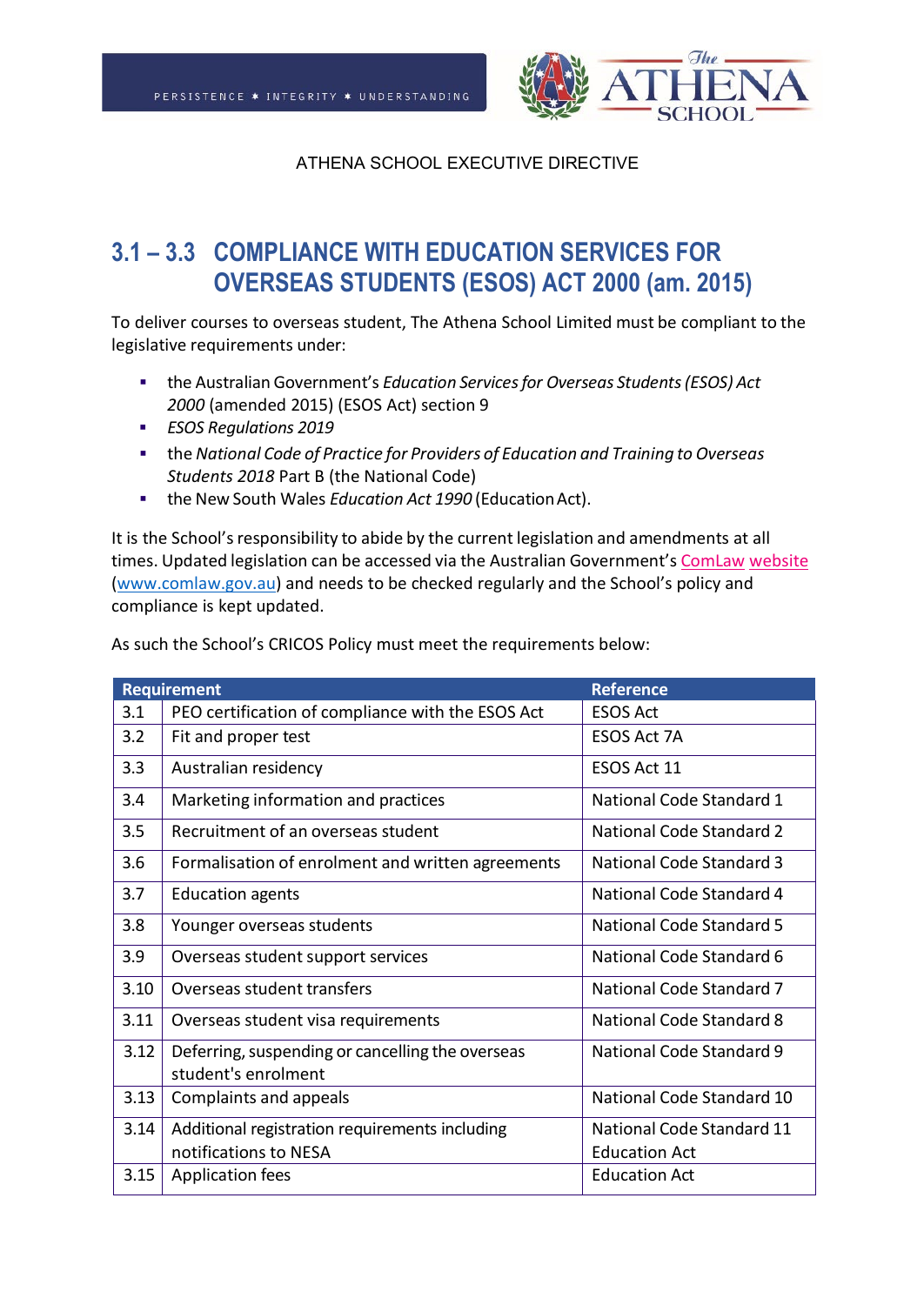# **3.1 PEO certification of compliance with the ESOSAct**

The Principal Executive Officer (PEO) for The Athena School Limited is the Business Manager, and the contact person is the Office Manager. It is their responsibility to ensure that the School is kept compliant with the requirements ofthe ESOS Act. Thisincludes, but is not limited to, the obligations of registered providers as detailed in:

- 21A of the ESOS Act relating to education agents
- Part 3 of the ESOS Act relating to reporting to the Secretary
- **Part 5 Division 2 of the ESOS Act relating to provider and student default.**

To ensure compliance, the Office Manager is to review the legislation each term to ensure that the School's CRICOS policies and procedures are kept up to date and is to report to the Principal ExecutiveOfficer(PEO) whether or not any changes are required to policy or procedures.

These reports are signed off and kept in a Compliance File by the Office Manager. The Compliance File is maintained for the period of registration at which point it is retired, and a new file made for the next registration period.

# **3.2 Fit and propertest**

A school provider, its associates and high managerial agents must be fit and proper to be registered to deliver programs to overseas students.

Registration on CRICOS is for the delivery of Kindy to Year 10 in NSW. In the event of a change of ownership ofthe registered school provider, NESA approval of the school provider ceases. The new entity may seek its own CRICOS registration by application to NESA for initial approval.

The Athena School must have in place for the current approval period, signed statutory declarations by the Business Manager, Office Manager, Principal and Deputy Principal who will be involved in delivering to overseas students. The statutory declarations should be downloaded from RANGS and once signed must be kept for the current period of approval.

# **3.3 Australian residency**

The Athena School Limited is an Australian company Limited by Guarantee. It's registered address and only campus is at 28 Oxford Street, Newtown, NSW, 2042. The ASIC Registration Certificate is attached to this policy.

# **3.15 Application fees**

NESA will invoice for the fees to maintain approval to provide courses for overseas students and these must be paid within the period specified on the invoice. Any fees charged by any other authority must also be paid in a timely manner.

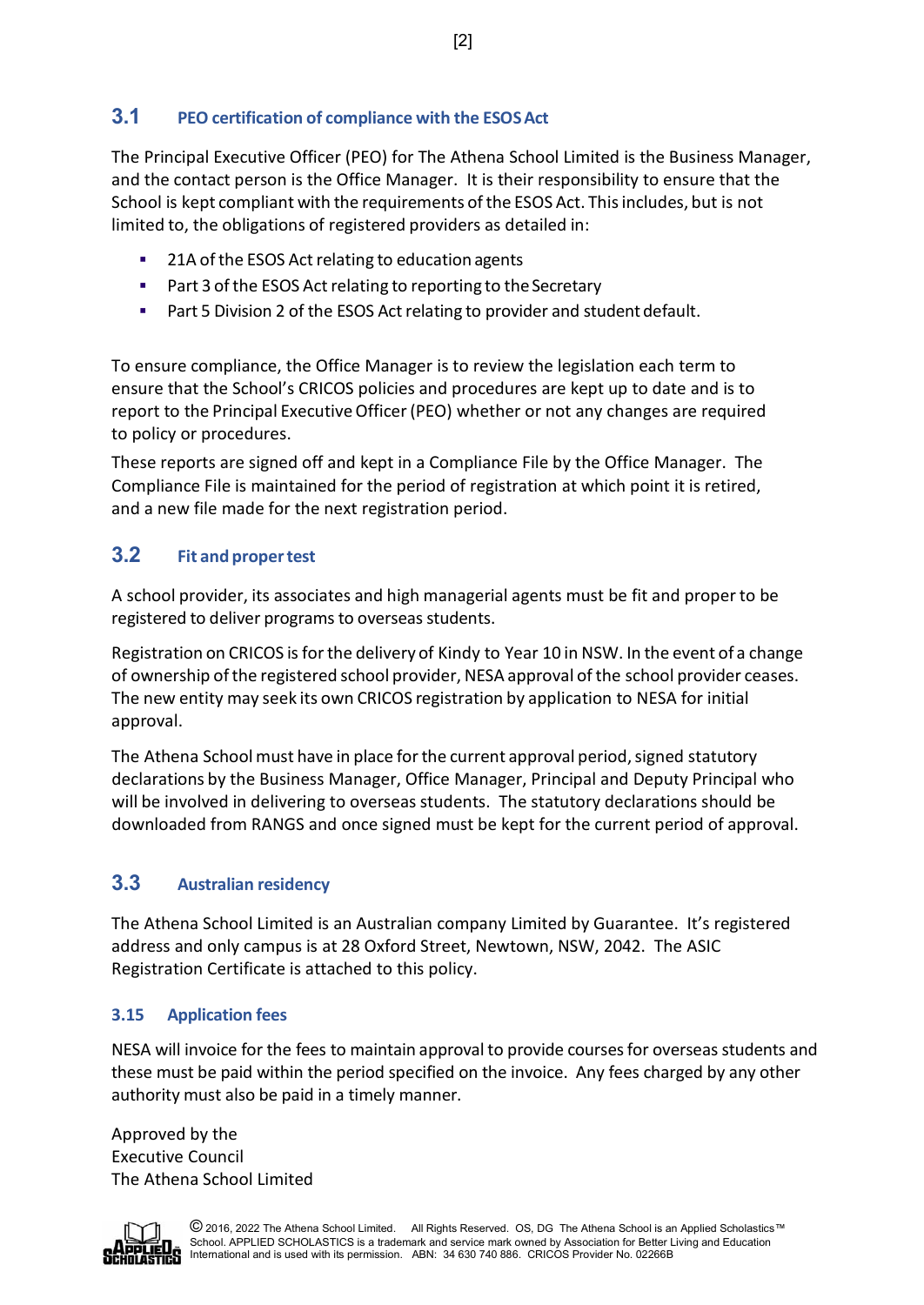

# 3.4 MARKETING INFORMATION AND PRACTICES

The Athena School must ensure that the marketing of its education service is undertaken in a professional manner and maintains the integrity and reputation of the industry and registered providers.

All marketing and promotion of the School's services must not be false or misleading and consistent with Australian Consumer Law.

This means that in all marketing materials to overseas students, the school must:

- clearly identify the registered provider's name, CRICOS number and ABN in all written marketing and other material (e.g. Letters of Offer, Information Pack, etc.), including electronic format
- maintain records relating to the marketing and advertising to ensure accuracy and integrity used in relation to overseas students.
- not give false or misleading information or advice or make claims in relation to:
	- **a.** claims of association between providers
	- **b.** prerequisites including English language proficiency for entry to the course
	- **c.** any other information relevant to the course or outcomes associated
	- **d.** the employment outcomes associated with a course
	- **e.** guarantee a successful education assessment for the student or intending student
	- **f.** automatic acceptance into another course
	- **g.** possible migration outcomes

**h.** any other claims relating to the registered provider, its course or outcomes associated with the course.

• not actively recruit a student where this clearly conflicts with its obligations under the National Code *Standard 7 (Overseas Student Transfers)*

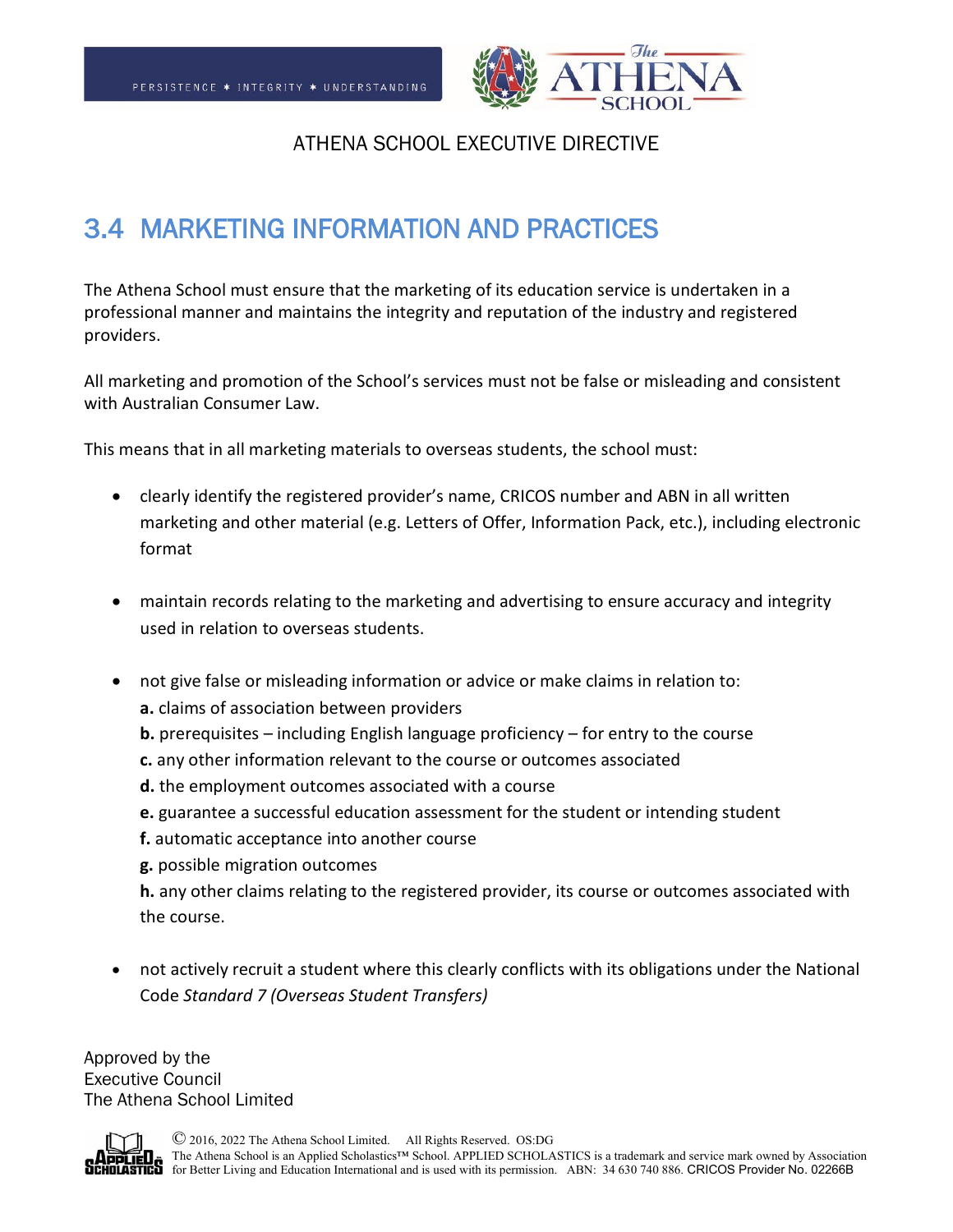

# **3.5 RECRUITMENT OF AN OVERSEAS STUDENT**

**The Athena School must recruit responsibly by ensuring students are appropriately qualified for the course for which they seek enrolment, including having the necessary English language proficiency and educational qualifications. Students must have sufficient information to enable them to make informed decisions about studying with The Athena School in Australia. (National Code Standard 2)**

Prior to accepting an overseas student or intending overseas student for enrolment in a course, the registered provider must make comprehensive, current and plain English information available to the overseas student or intending overseas student on:

- the requirements for an overseas student's acceptance into a course, including the minimum level of English language proficiency, educational qualifications or work experience required, and course credit if applicable
- the CRICOS course code, course content, modes of study for the course including any compulsory online assessment methods.
- course duration and holiday breaks
- the course qualification, award or other outcomes
- the location of the School and facilities, equipment and learning resources available to students
- the details of any arrangements with another provider, person or business who will provide the course or part of the course
- indicative tuition and non-tuition fees, including advice on the potential for changes to fees over the duration of a course, and the cancellation and refund policies
- the grounds on which the overseas student's enrolment may be deferred, suspended or cancelled
- the ESOS framework, including official Australian Government material or links to this material online
- where relevant, the policy and process the School has in place for approving the accommodation, support and general welfare arrangements for younger overseas students (in accordance with National Code Standard 5)
- accommodation options and indicative costs of living in Australia.

The Athena School has documented policy and procedure for assessing whether the overseas student's English language proficiency and educational qualifications are sufficient to enable them to enter the course. The Assessment process determines the student's placement within the School and is documented in the confirmation of enrolment (CoE) and is reported in PRISMS once the overseas student's visa is granted.

Once the overseas student has been enrolled, details of all information given as well as a copy of the assessment process and decision are to be filed into the Student's Enrolment File.

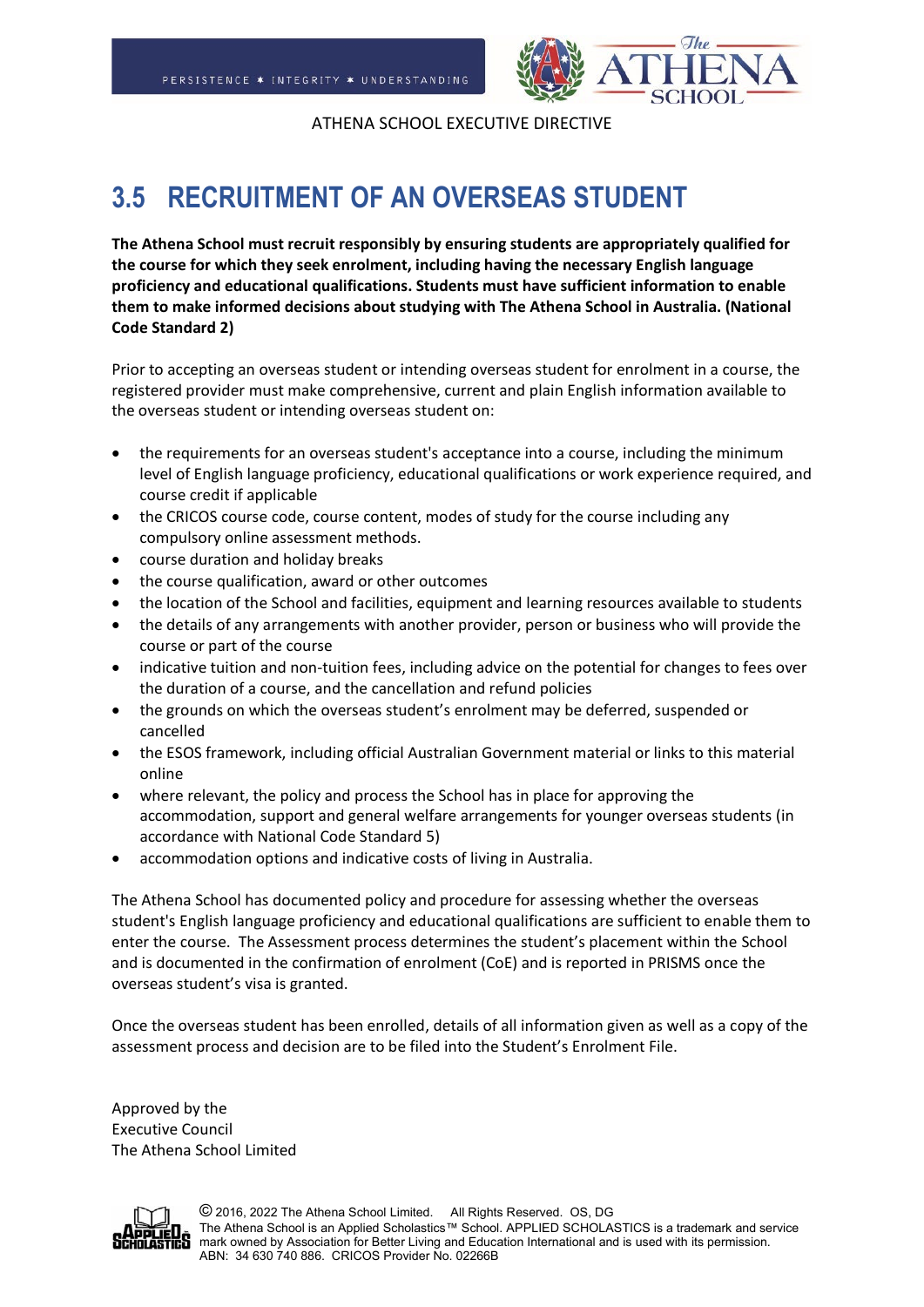

OS Enrolment staff OS Policy pack

# **3.8 OVERSEAS STUDENTS – YOUNGER STUDENTS**

*The Athena School does not itself provide or recommend accommodation or guardianship arrangements. It does however inspect and approve or disapprove accommodation and welfare arrangements originated by the student's parents or guardian in accordance with Standard 5, National Code 2018 (point 3.8 of the Guidelines for Approved NSW School Providers Delivering Courses to Overseas Students).* 

**The Athena School does not accept overseas students who will not be living with a parent or DHA approved relative.**

# Guardianship Policy

The Athena School requires all Overseas Students enrolled at the School, under the age of 18, to have a guardian for the duration of their enrolment. It is required that parents of Overseas Students provide the details of the guardian they intend to care for their student for the duration of the student's studies in Australia. If required, the parents may enlist The Athena School's assistance in securing a guardian for the student, through filling out the *Under 18 Guardianship Form*. The Athena School does not recommend any particular agent or agency, though is willing to assist the student in finding out information.

A Nomination of Guardianship Form will be sent with the Letter of Offer, to be completed and returned.

The Athena School must approve Guardianship arrangements prior to the issue of the **Confirmation of Enrolment (CoE)** and **Confirmation of Appropriate Accommodation/Welfare Letter (CAAW).**

There are three acceptable categories of guardianship.

1. Parents may nominate a suitable relative who lives in Sydney. This must be a blood relative and proof of the relationship will be required. Parents are required to discuss The Athena School Guardianship Requirements with their nominated Guardian. Payment arrangements, as appropriate, will be made between the Parents and the Guardian.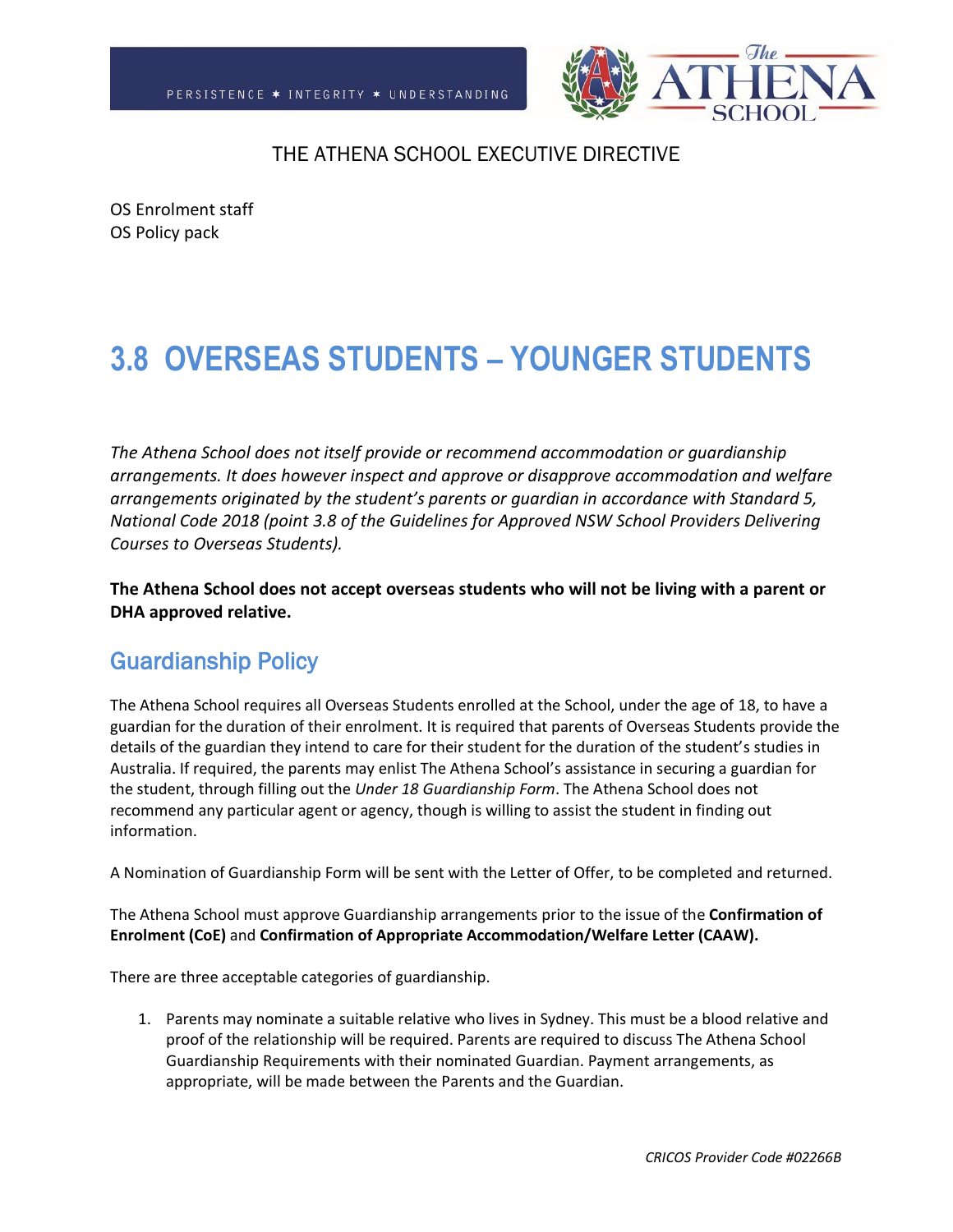- 2. Parents may nominate a close family friend or distant relative who lives in Sydney, who can act as a homestay host for the student. In such a case they must fill out *Overseas Student – Parent Nomination For Homestay Form.*
- 3. Parents nominate a guardianship company to provide a guardian for the student. The Athena School or the student's Education Agent may assist them with this as needed. The Athena School reserves the right to approve or disapprove the chosen guardian and company. Payment will be made by the parents directly to the guardianship company.

# Confirmation of Appropriate Accommodation and Welfare (CAAW) Letter

During the Overseas Student enrolment process of a student under the age of 18, who is coming without parents, the school is required to issue a CAAW Letter (**C**onfirmation of **A**ppropriate **A**ccommodation and **W**elfare), approving the accommodation and welfare arrangements of the student via **PRISMS** (Provider Registration and International Students Management System – the website we log onto to create COES and CAAWs, and issue reports to the government regarding students). This letter will need to be sent to the student's agent, or to the student themselves, who will require it for their visa to be approved, or for it to continue.

The Athena School's Overseas Student Contact Officer is to be contacted on all matters regarding student accommodation and wellbeing. They will implement the relevant policies and handlings in accordance with The National Code 2018, The NSW Education Standards Authority Guidelines and Athena School policy. Where possible, communications should be in writing.

- 1. The guardian/homestay host must supply photo ID (driver's licence) which also shows the living address to be the same as that stated on the application (copies to be kept on file).
- 2. The guardians/homestay host must have a valid Working With Children Check and a copy of such must be given to the School to be kept on file.
- 3. The Overseas Student Contact Officer will personally meet the nominated guardian in their home to ensure the proposed arrangement is understood and agreed by both parties. Guardian obligations with regards child protection must be discussed openly and the guardian is given a copy of Athena School Executive Directive 3.8-1 'Notification to Guardian of their Obligations in Relation to Child Protection Legislation' and the issue discussed (appropriately) to ensure their understanding.

Intended start and finish dates are confirmed in person with the guardian, including a minimum of seven (7) days after the COE completion date.

The guardian/homestay host is advised that follow up home visits may be conducted by the Overseas Student Contact Officer, as part of the school's service to the student, and that their cooperation is needed.

The proposed living quarters are inspected to confirm they are appropriate and suited to the student. Points to inspect include: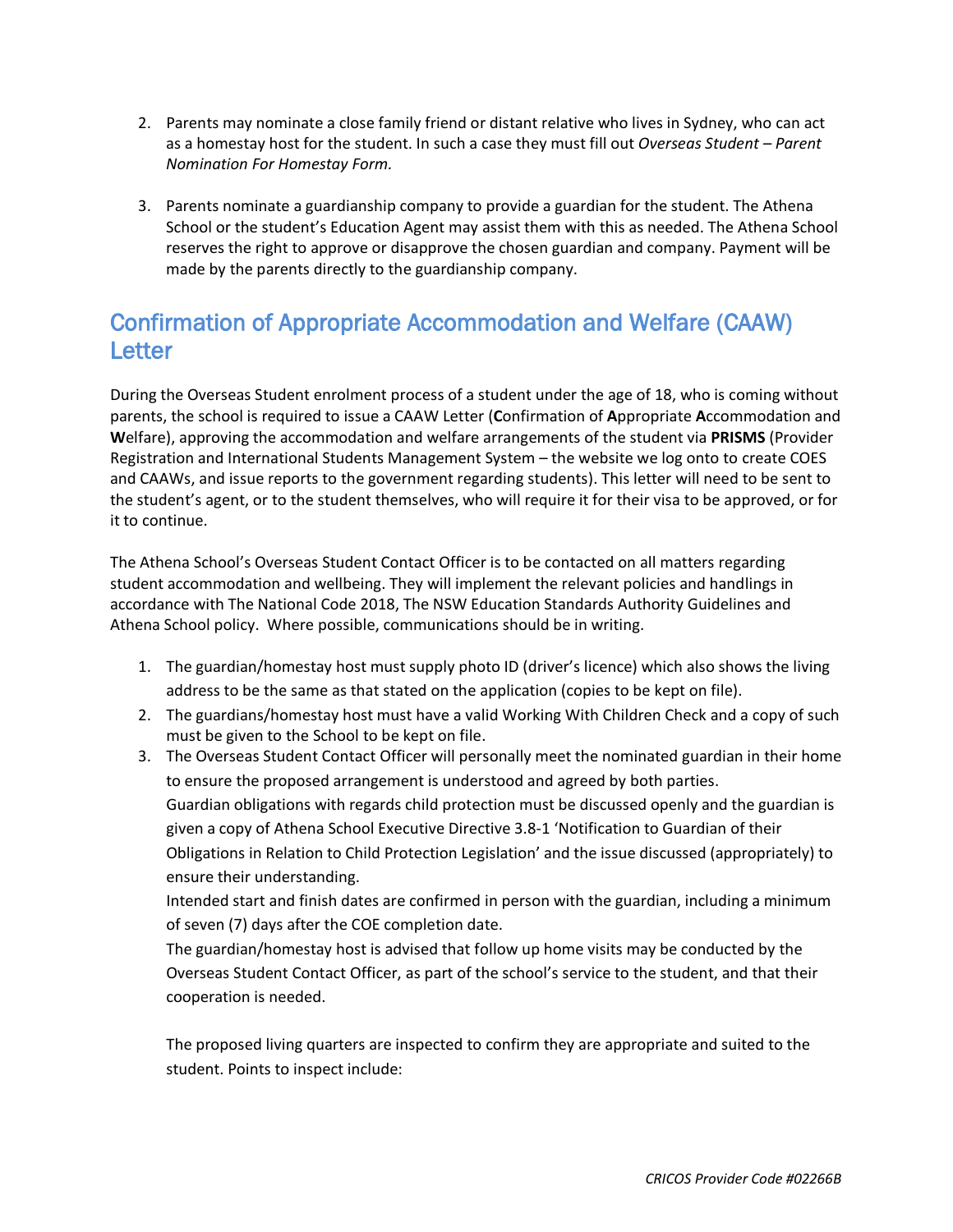- A clean and well-ventilated bedroom with space available to study
- Sufficient nutritious food available to the student
- Satisfactory hygiene throughout the living quarters
- Guardian assuming overall responsibility for the student
- The dwelling is in fact a dwelling, not another type of premises, in keeping with council regulations.
- Viable transport in place to and from school, or within walking distance
- No reason to believe the student's safety or wellbeing will be at risk
- 4. Once the student's welfare and accommodation arrangements have been approved, parents and guardians are notified in writing and a copy of their acceptance of the arrangement is kept in the student's enrolment file.
- 5. Effective means of communication are established between the guardian and school.
- 6. The Department of Home Affairs (DHA) are then notified of the arrangements through PRISMS.
- 7. If it is determined at steps 3 or 4 the proposed arrangements are unsuitable, the Non-Approval of Accommodation /Welfare Arrangements procedure on PRISMS is followed.

# Monitoring Living Arrangements

- 8. All overseas students will be interviewed on a monthly basis by the Overseas Student Contact Officer as to their general wellbeing, course progress, attendance and to ensure the requirements of their student visa and Accommodation/Welfare arrangements are being met. At this time the Overseas Student Contact Officer also makes a courtesy phone call to the guardian to verify everything is going well. Phone notes are made and filed.
- 9. The Overseas Student Contact Officer must maintain regular communication with the guardian. A follow up home visit may be made by the Overseas Student Contact Officer to check things are going smoothly in the home and to resolve any issues that may have arisen.
- 10. The Overseas Student Contact Officer must maintain up to date records of the student's contact details, including the contact details of the student's parent(s), legal guardian or any adult responsible for the student's welfare.
- 11. Where there are any concerns for a student's well being at any stage of enrolment, the parents/guardian are contacted by the Overseas Student Contact Officer immediately and a meeting set up so that any situation can be addressed promptly. Records are kept of all contact with parents/guardian and progress is monitored in the monthly interviews or more frequently if necessary.
- 12. The school's Child Protection Policy covers local and Overseas Students. In addition to the standard procedure, Department of Home Affairs are notified of any instance where action is required by the school.
- 13. All Athena School staff are responsible for reporting any instance or suspected instance of unsatisfactory accommodation or welfare. Reports of this nature are given top priority.
- 14. The Overseas Student Contact Officer will provide all school staff directly involved in delivery to Overseas Students a pack containing the relevant Athena School Executive Directives and a basic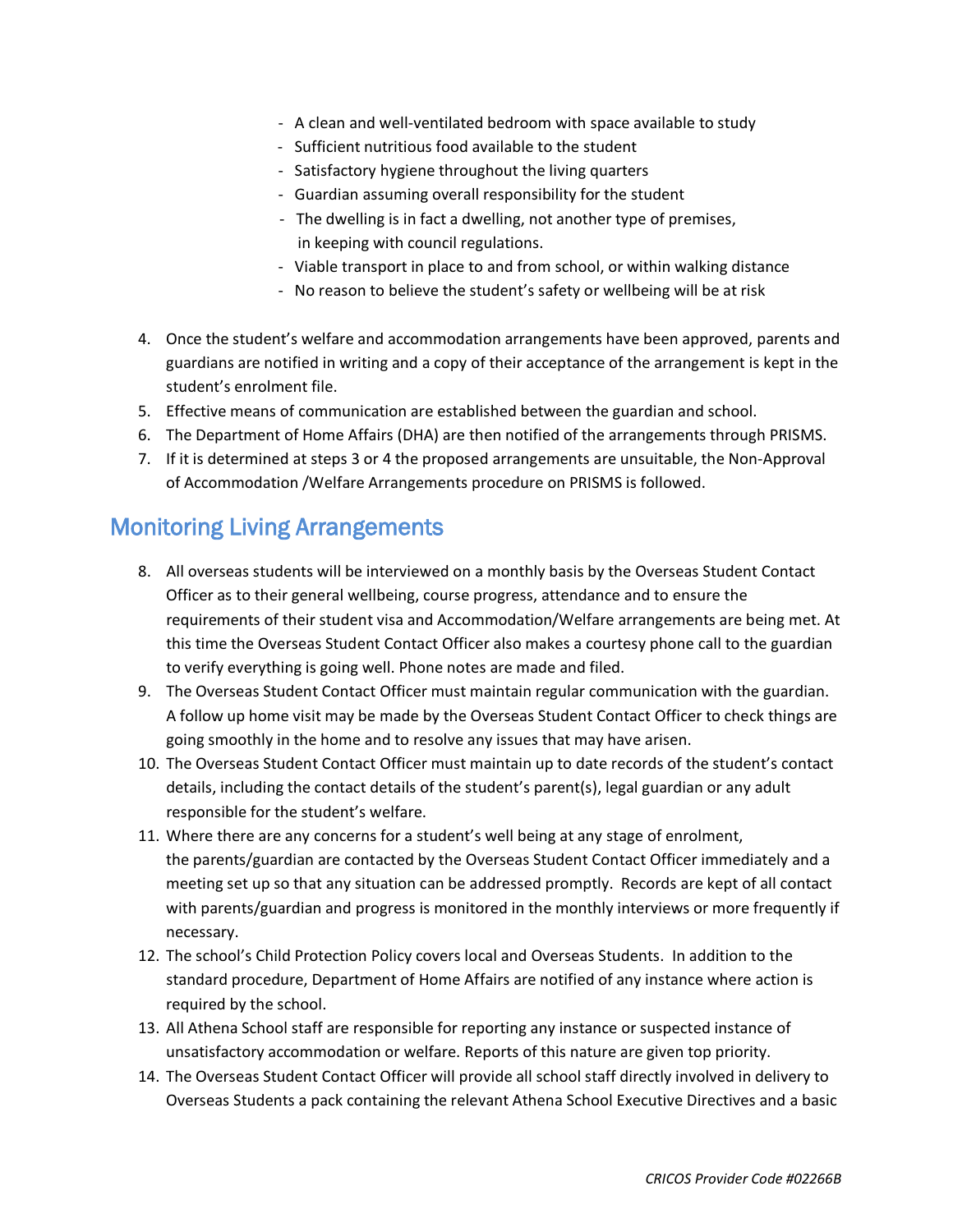outline of their responsibilities. Staff are to read and understand the Directives and clarify anything they are not sure about.

*Exception:* Where a secondary age student transfers to The Athena School from another provider, and maintains their existing accommodation and welfare arrangement, an inspection of the home is not required prior to issuing a CAAW if the student and the parent/guardian (and Agent if applicable) confirm the arrangement is going well. Once the student settles into Athena, the usual monitoring of their wellbeing should detect if there are any concerns.

# Suspension/Cancellation of Enrolment

Where The Athena School has accepted responsibility of the student under the Migration Regulations for approving accommodation, support and general welfare arrangements for the student, The Athena School must continue to check the suitability of the student's arrangements until:

- a) The student is accepted by another registered provider and that registered provider takes over responsibility for approving the student's accommodation, support and general welfare arrangements, or
- b) Care of the student by a parent or nominated relative is approved by Immigration, or
- c) The student leaves Australia, or
- d) Other suitable arrangements are made that satisfy the Migration Regulations, or
- e) The registered provider reports to Department of Home Affairs via PRISMS that it can no longer approve of the arrangements for the student.

If The Athena School is no longer able to support and/or endorse suitable welfare arrangements being in place then they are required to notify via PRISMS of *'Non-approval of Accommodation and Welfare.'* as well as making all reasonable efforts to ensure that the student's parents or legal guardians are notified immediately.

After exhausting all attempts at assisting the student, The Athena School may no longer be able to support or endorse the student's suitable accommodation and welfare arrangements if:

*a.* welfare provision does not meet the approved processes and substantiation as established by The Athena School for guardianship, residential care and homestay; and/or **b.** the student is missing (between 2 and 5 days) from approved accommodation without due reason; and/or

*c.* the guardian is unable to maintain daily care and control; and/or

*d.* the student is unable to maintain general well-being and welfare.

In the event of a student being missing and there are concerns for the student's welfare, the Student Contact Officer must make all reasonable efforts to locate the student, including notifying the police and any other relevant Commonwealth or state agencies as soon as practicable. Records of all contacts and actions taken must be kept on file.

In the event of a student being suspended, the school continues responsibility for the accommodation and welfare arrangements during the suspension period.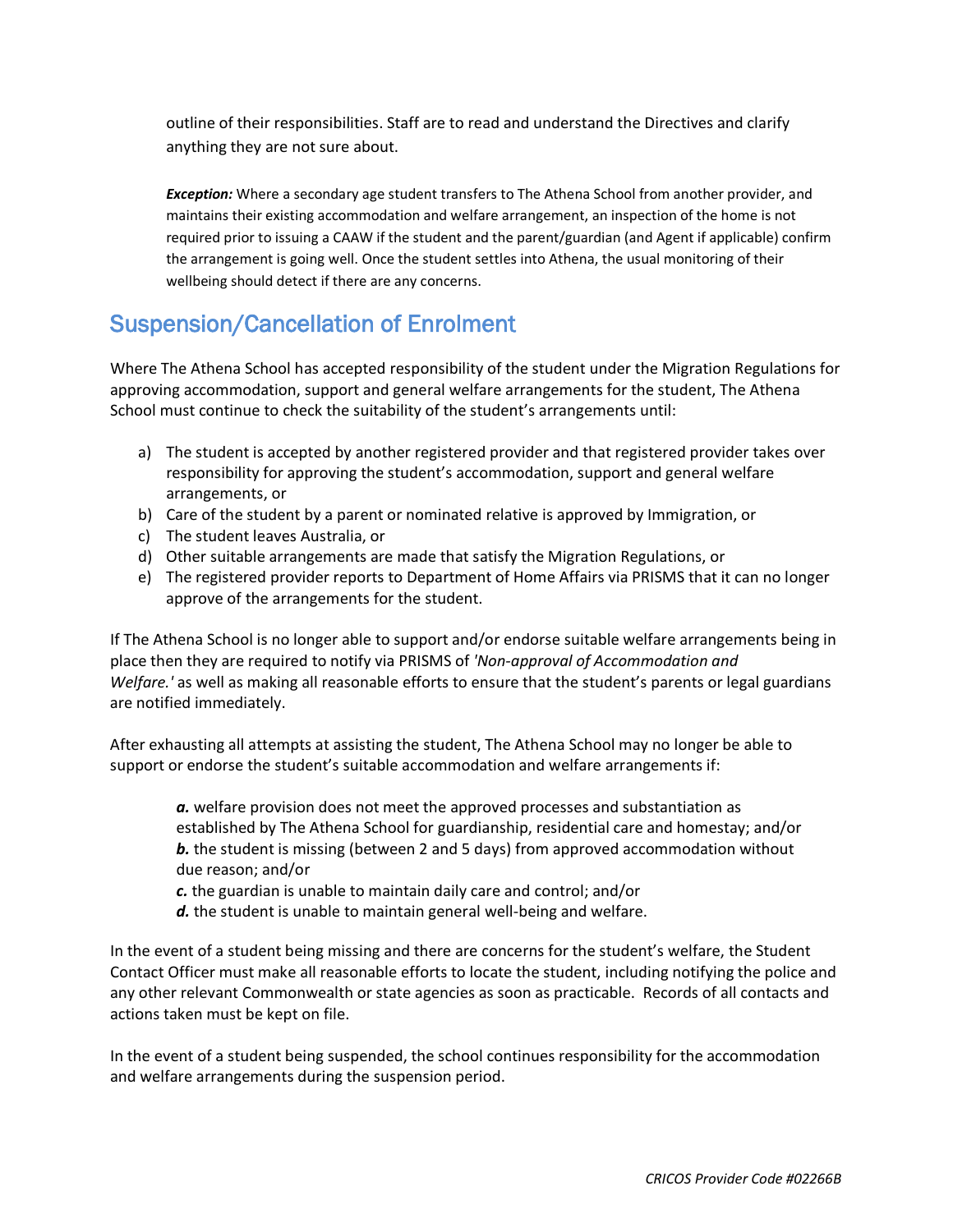Where a student's enrolment is cancelled, the school will continue its responsibility of the student until Department Of Home Affairs have been notified under Standard 5 that it can no longer approve of the arrangements for the student. In this circumstance, until the school is no longer responsible, contact will be made with the student either by phone or in person on a weekly basis to verify their wellbeing.

Approved by the Executive Council The Athena School Limited



© 2012, 2016, 2018, 2022 The Athena School Limited. All Rights Reserved. JN:OS,FG:DG The Athena School is an Applied Scholastics™ School. APPLIED SCHOLASTICS is a trademark and service mark owned by **EU** A lhe Athena School is an Applieu Scholaster School. At take served with  $\frac{1}{2}$  and  $\frac{1}{2}$  Association for Better Living and Education International and is used with its permission. ABN: 34 630 740 886.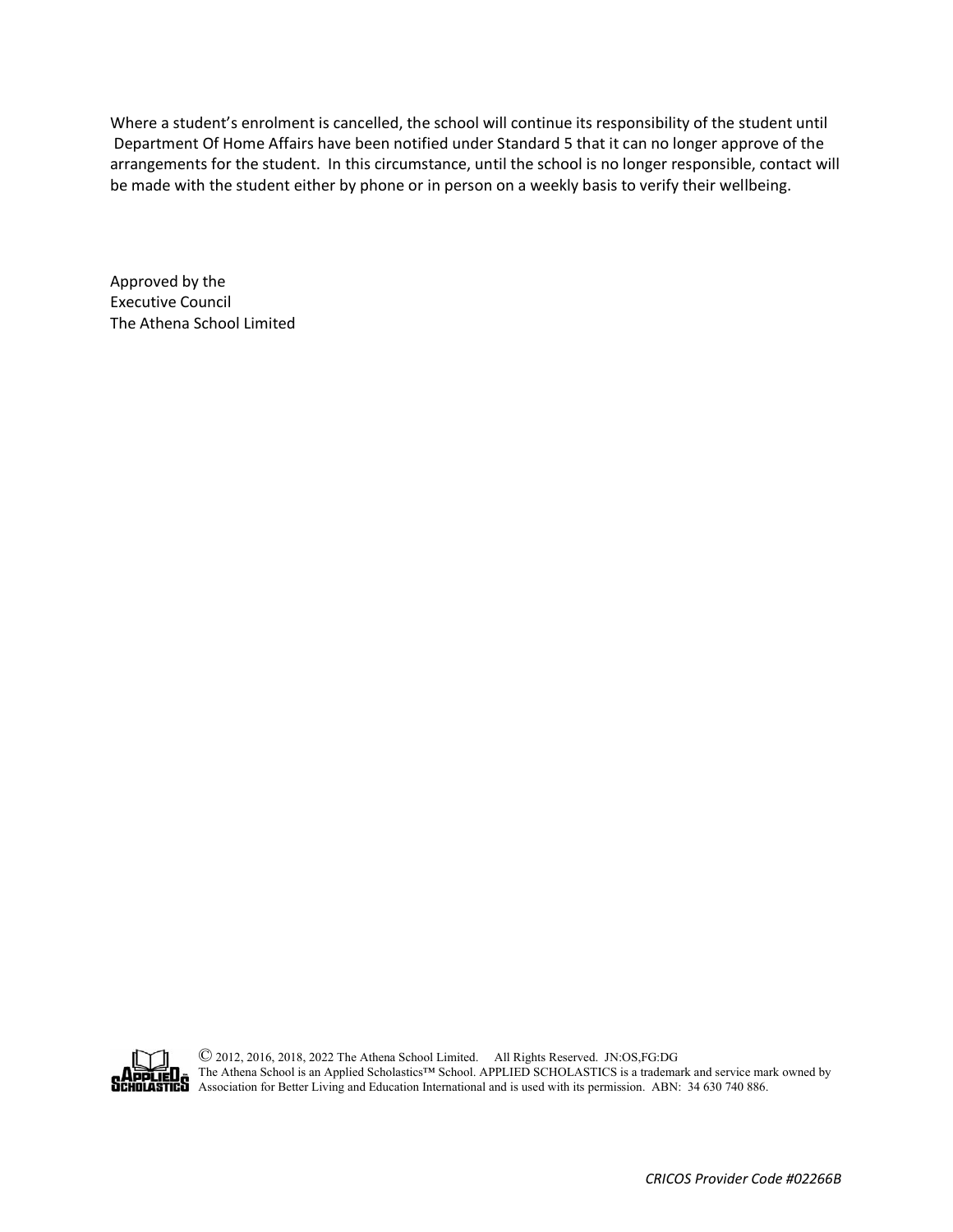

OS Info pack All OS Staff

# **3.9 OVERSEAS STUDENTS SUPPORT SERVICES**

The Overseas Student Contact Officer will ensure that all new Overseas Students arriving to Sydney are collected from the airport and arrive to their accommodation safely.

On arrival at the school, the Overseas Student Contact Officer will provide an orientation program. This includes a full tour of the school grounds, meeting the Principal and relevant staff and students. The new student will be assisted with school uniform purchase and shown where to go within the school and who to see if they need some help. It is also checked that students understand how to get to and from the school and their new home and assisted with this as necessary.

New students are shown the school's emergency (evacuation and lockdown) procedures so they know what to expect in the event of such an incident. They will then participate in the practice drills done during each school term.

An information pack will be given to all new Overseas Students providing clear information of their contact points within the school and relevant services outside the school including medical, legal and other professionals. Also included is information on how to access the school's complaints and appeals process, available facilities and resources and other information to assist the student's transition to life in Sydney. The Athena School will either internally provide or refer to appropriate welfare support services for all students who require them.

As part of the enrolment process, the student will visit the Quality Assurance Manager for testing to determine the correct Individual Education Program to ensure that the student will achieve the outcomes of their course. If, on assessment, it is found that student is in need of extra help to get up to speed, the Quality Assurance Manager in coordination with the student's teacher will schedule the any needed tutoring by Athena School personnel at no extra cost to the student.

Following is a list of the immediate contact people who will understand your situation and direct you to the correct staff member. Personal counseling is also available from the Quality Assurance Department. Your first point of contact for difficulties requiring counseling will be your class teacher or the Overseas Student Contact Officer who will coordinate this service. It may be delivered within the school or, where necessary, referred to a suitably qualified provider outside the school. No referral fee will be charged to students in this situation.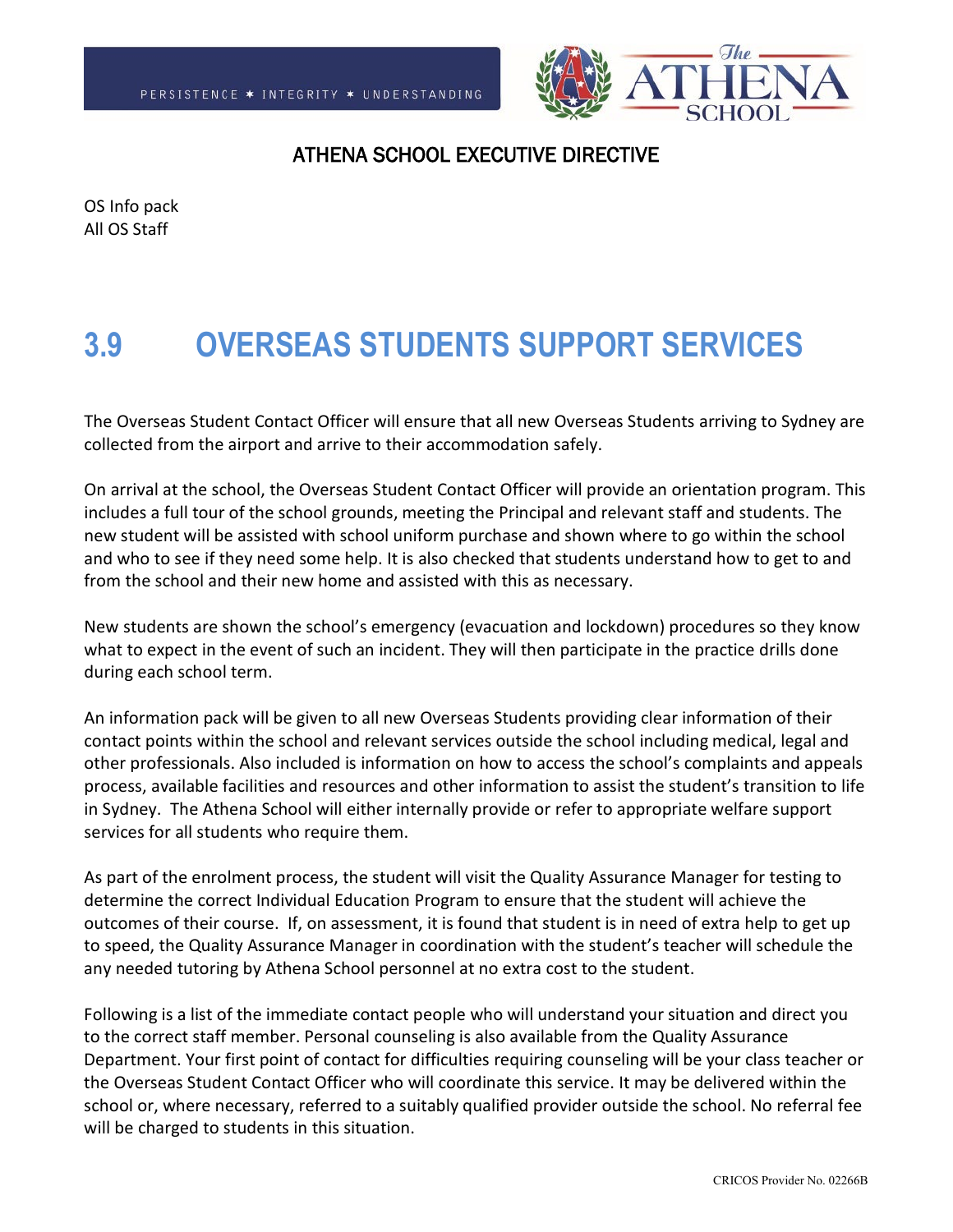### **Here is a guide of personnel who can assist you:**

# **Fiona Gallop – Overseas Student Contact Officer**

Enrolment and uniform purchase VISA and immigration matters Accommodation and Welfare (includes difficulties with a guardian arrangement) If you wish to lodge an official complaint or appeal Any family difficulties overseas

# **Classroom Teacher**

Your student progress Any troubles you are having with your studies Any personal upset you experience that is interfering with your studies If you become ill during a school day You are experiencing any difficulties with other students

*\* Your teacher will refer you to the correct area of the school, depending on the nature of your situation.* 

## **Bursar or Office Manager** Payment of fees or other monies Copies of tuition invoices or statements

# **Quality Assurance Manager**

Personal Counselling on student progress and any study difficulties

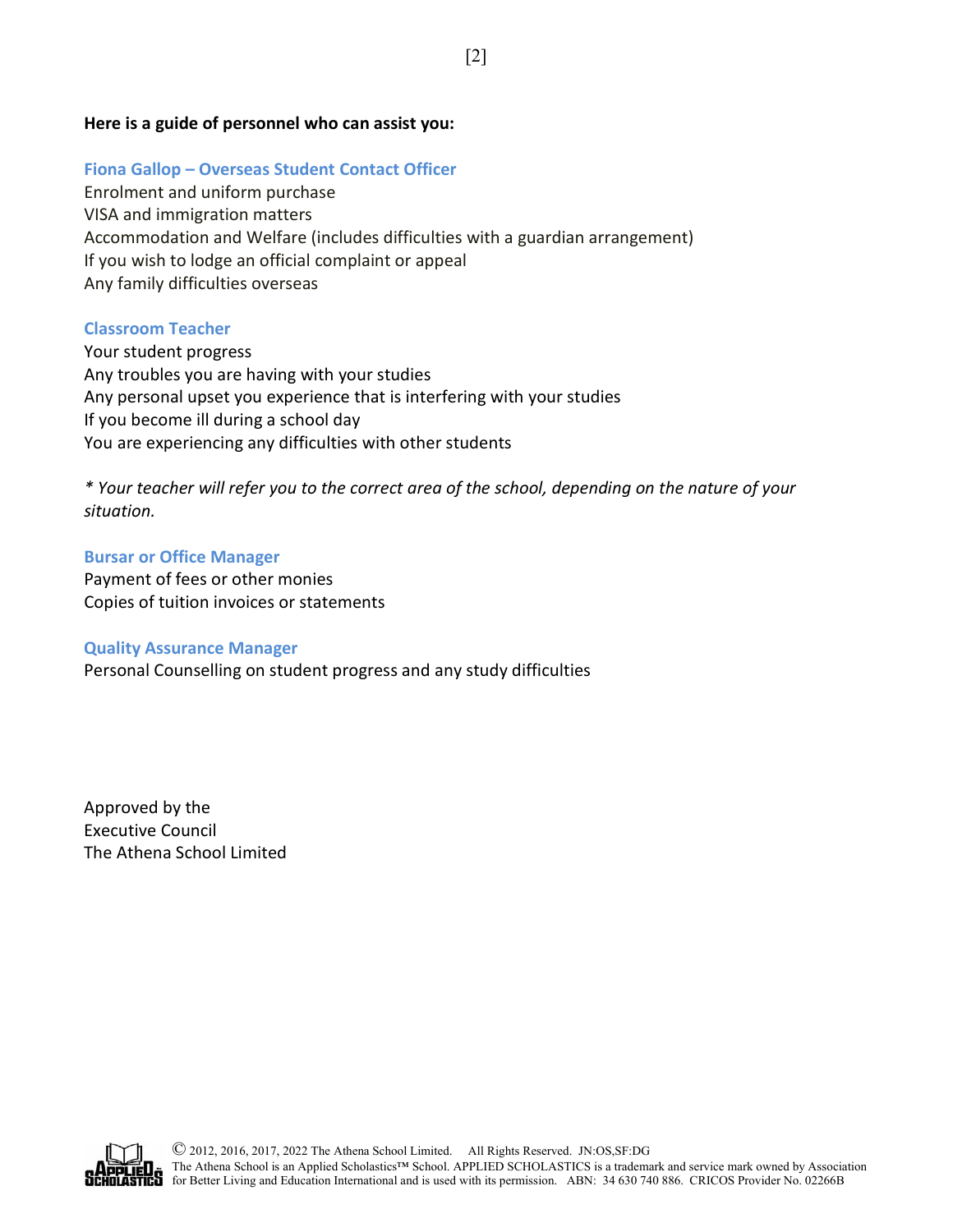

# **OVERSEAS STUDENT TRANSFERS**

Requests to transfer to another provider must be submitted in writing and give full details of the reason for the change.

*Where a student or parent/guardian is dissatisfied with the service provided by the school, the Complaints Procedure should be followed and, where possible, the situation rectified.*

The Athena School does not wish to educate any student who has no desire to be educated or who is not at the school on his or her own determination and where a student wishes to transfer to another provider before they have completed six months of study at The Athena School, the school will facilitate this upon completion of a Student to Quality Assurance Routing Form. Without this (or one of the other valid reasons, listed below), the student will not be permitted to enroll with another provider.

#### *EXTRACT FROM NATIONAL CODE STANDARD 7:*

Registered providers must not knowingly enrol an overseas student seeking to transfer from another registered provider's course prior to the overseas student completing six months of his or her principal course **(or for the school sector, until after the first six months of the first registered school sector course has been completed)**, except where any of the following apply:

- the releasing registered provider, or the course in which the overseas student is enrolled, has ceased to be registered
- the releasing registered provider has had a sanction imposed on its registration by the ESOS agency that prevents the overseas student from continuing his or her course at that registered provider
- the releasing registered provider has agreed to the overseas student's release and recorded the date of effect and reason for release in PRISMS
- any government sponsor of the overseas student considers the change to be in the overseas student's best interests and has provided written support for the change

Any request to transfer will be dealt with as quickly as practicable (usually within ten working days) and in accordance with school procedures and Section 3.10 of the Guidelines. Once those requirements have been met, the transfer may go ahead. The final decision will be made by the Executive Council. Upon approval the transfer is to be updated in PRISMS.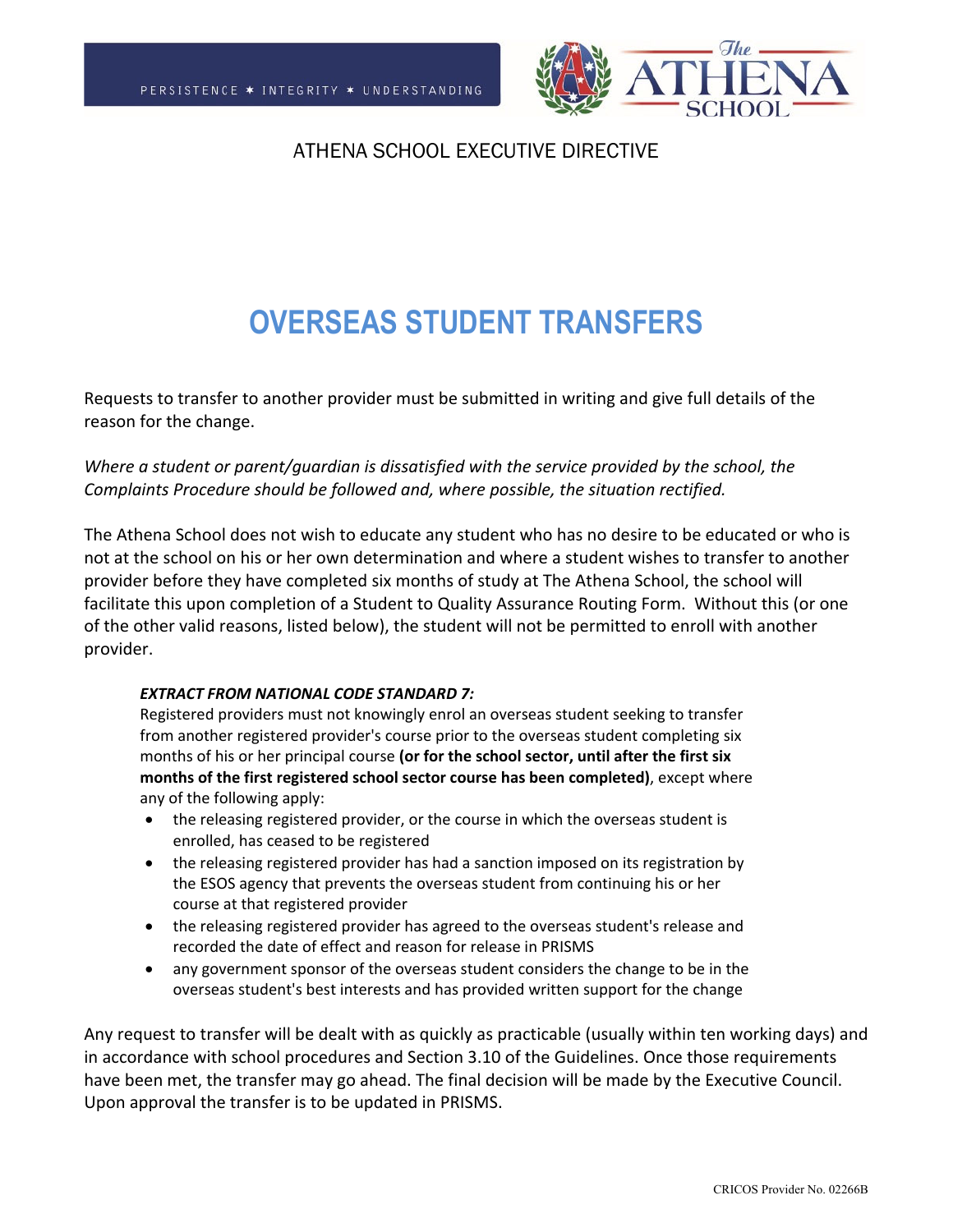#### **THE TRANSFER WILL BE APPROVED FOR AN OVERSEAS STUDENT WHEN:**

- a) The student has fully filled out the Application for Release form.
- b) It is in the best interests of the overseas student, including but not limited to:
	- (i) the course is deemed academically unsuitable for the student even after engaging the School's intervention strategy to assist the student (eg. The student is better suited to a different learning environment or the course does not meet his/her educational development needs)
	- (ii) compassionate or compelling circumstances exist. This means there are family, medical or 'well‐being' reasons for supporting a transfer (compassionate reasons).
	- (iii) there are circumstances that are generally beyond the control of the student which affect their course progress or well‐being (compelling reasons).
	- (iv) failure to deliver the course as outlined in the written agreement or the overseas student's reasonable expectations about their current course are not being met
	- (v) there is evidence that the overseas student was misled regarding the course
	- (vi) an appeal (internal or external) on another matter results in a decision or recommendation to release the overseas student
- c) The student provides a letter from another registered provider confirming that a valid enrolment offer has been made.
- d) Written confirmation from the student's parent or legal guardian supporting the transfer has been received by the Overseas Student Contact Officer.
- e) Confirmation from the receiving provider that they accept responsibility for approving the student's accommodation, support and general welfare arrangement in accordance with National Code Standard 5 (Younger overseas students). Note: The Athena School only accepts students who are staying with a parent or nominated suitable relative.
- f) Any incomplete tutoring/study/counseling actions have been completed where feasible
- g) All textbooks and other materials belonging to the school have been returned
- h) Confirmation from the Bursar that the student's account is in order
- i) It is not considered to be in the student's detriment for the transfer to take place.
- j) There is no cost for the processing of the transfer.
- k) The student will need to contact DIAC to seek advice on whether a new student visa is required.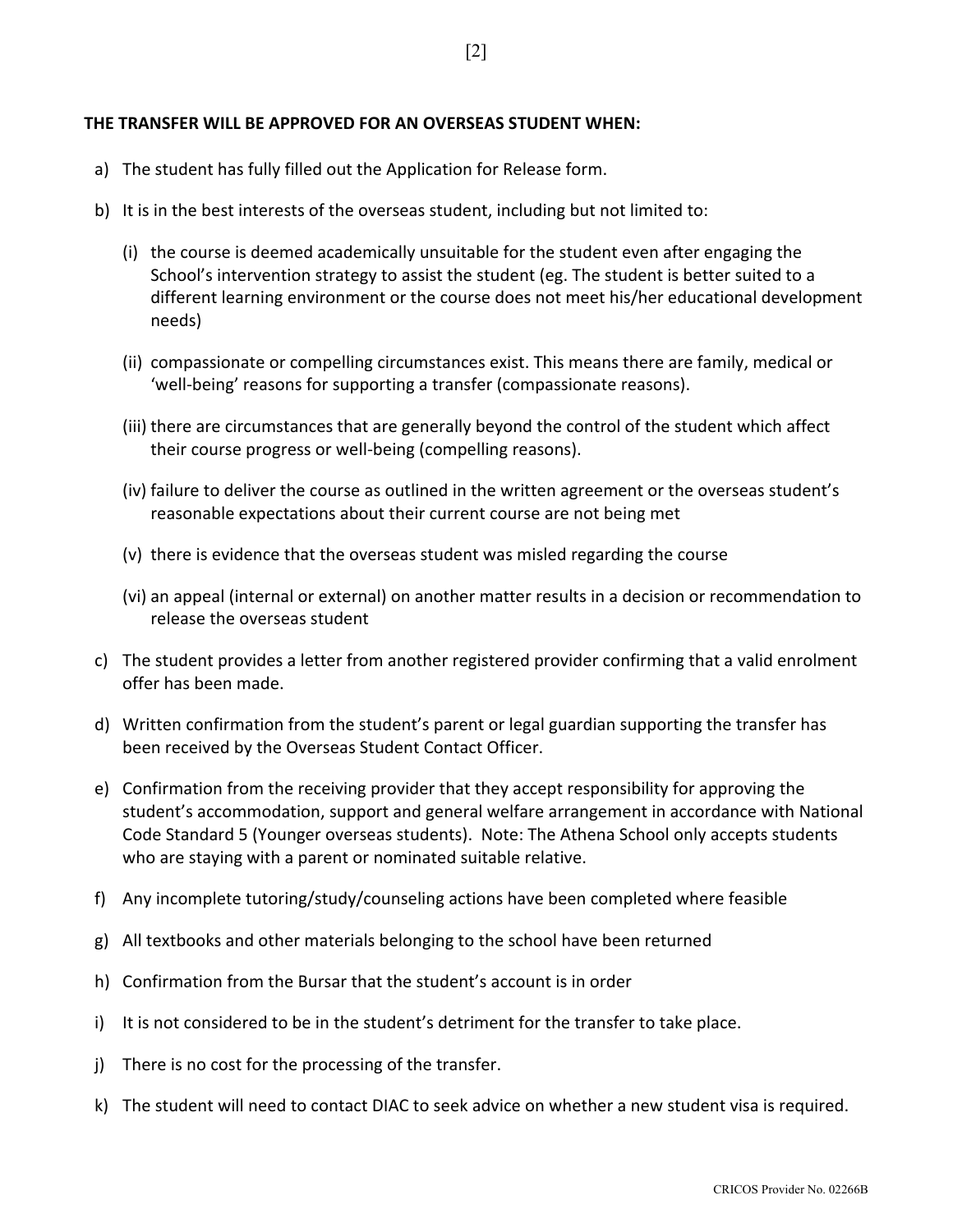## **A 'LETTER OF RELEASE' WILL NOT BE ISSUED TO AN OVERSEAS STUDENT WHEN:**

- a) It is considered that the transfer will be to the detriment of the student.
- b) The new provider has no CRICOS number (and is therefore not registered to take overseas students).
- c) The new provider is not registered for the course for which the student is applying (such as being registered for Primary School studies instead of Junior Secondary School studies).
- d) The new provider has made unethical promises to the student (such as promising that they will get, or have a better chance of getting, a residency visa).

If the student's transfer request is declined, the applicant will be notified in writing and the reason for this decision will be given. Students, parents or nominated suitable relatives disagreeing with the outcome should follow the Overseas Student Complaints and Appeals Procedure.

In the case of an appeal, the overseas student's refusal status in PRISMS must not be finalised until the appeal finds in favour of the registered provider, or the overseas student has chosen notto access the complaints and appeals processes within the 20-working day period, or the overseas student withdraws from the process.

# **PROCESS IF A STUDENT WISHES TO TRANSFER AFTER 6 MONTHS:**

If a student has completed more than six months of study of their course, they are expected to follow the same school procedure to change education providers. However, for the school's records, ensure you obtain the following information:

- 1) The name of the new education provider.
- 2) The reason the student is transferring.
- 3) The Letter of Offer from the new provider.
- 4) The Confirmation of Enrollment (COE) from the new provider.

Once this has been provided, you may cancel the COE of the student on PRISMS and unenroll them from the school.

### **RECORDS:**

Copies of all student transfer requests, all assessments, all subsequent correspondence and the change to the overseas student's enrolment in PRISMS are kept in the student's enrolment file.

Approved by Executive Council The Athena School Limited



© 2011, 2016, 2022 The Athena School Limited. All Rights Reserved. JN:OS, DG

The Athena School is an Applied Scholastics™ School. APPLIED SCHOLASTICS is a trademark and service mark owned by Association **ASTICO** for Better Living and Education International and is used with its permission. ABN: 34 630 740 886. CRICOS Provider No. 02266B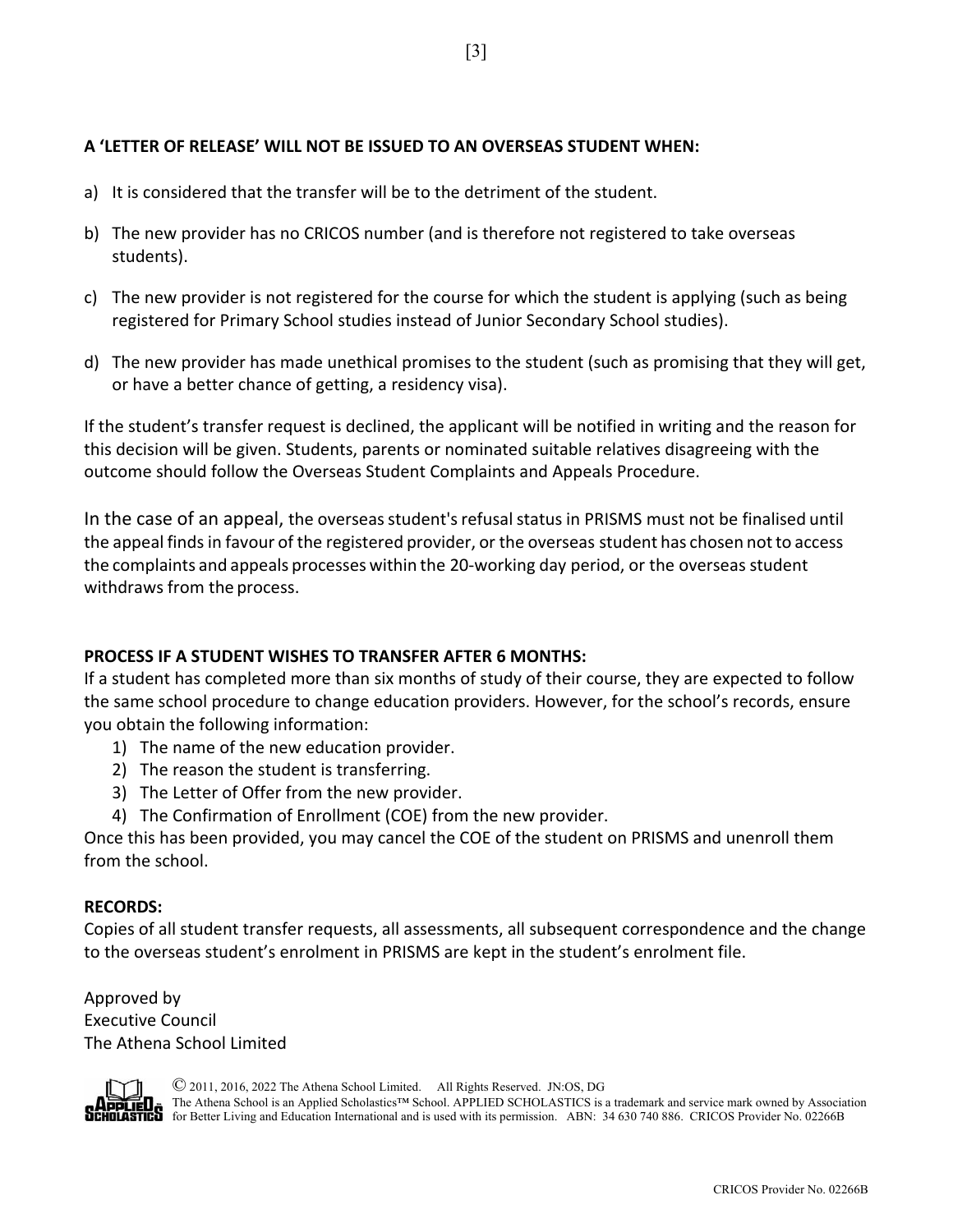

All Staff

# 3.11 OVERSEAS STUDENTS - MONITORING ATTENDANCE

### **Overseas students are required to attend at least 80 per cent of scheduled course contact hours.**

- **1.** Class roll calls are carried out minimally three times every school day and will detect and record all student absences. Following roll call, no student is allowed to leave the class for any reason without teacher permission.
- **2.** Following every roll call, a list of student absences is hand delivered to the Office Manager, who follows up each instance and reports back to the class teacher.
- **3.** All Overseas Student absences are brought to the attention of the Overseas Student Coordinator who records the details in the O/S student's enrolment file.
- **4.** All Overseas Student files contain an 'Overseas Student Absence Record', which makes clear when the student would fail to meet attendance requirements.
- **5.** When an Overseas Student reaches 10 per cent non-attendance *in any given school year*, the Overseas Student Contact Officer issues them a written warning that they may be reported via PRISMS for being at risk of failing to meet course attendance requirements.
- **6.** Any student reaching 10 per cent non-attendance or who is absent for five consecutive days without approval must be put on a Student to Quality Assurance Routing Form to see the Quality Assurance Manager who will interview them regarding any situation which could account for their failure to meet course attendance requirements. Assistance will be given where possible.
- **7.** Any students absent for five consecutive days must be reported to NESA and DIBP via PRISMS.
- **8.** If a student reaches 15 per cent non-attendance in a given school year, they are notified with an additional written warning that they may be reported via PRISMS for being at risk of failing to meet course attendance requirements.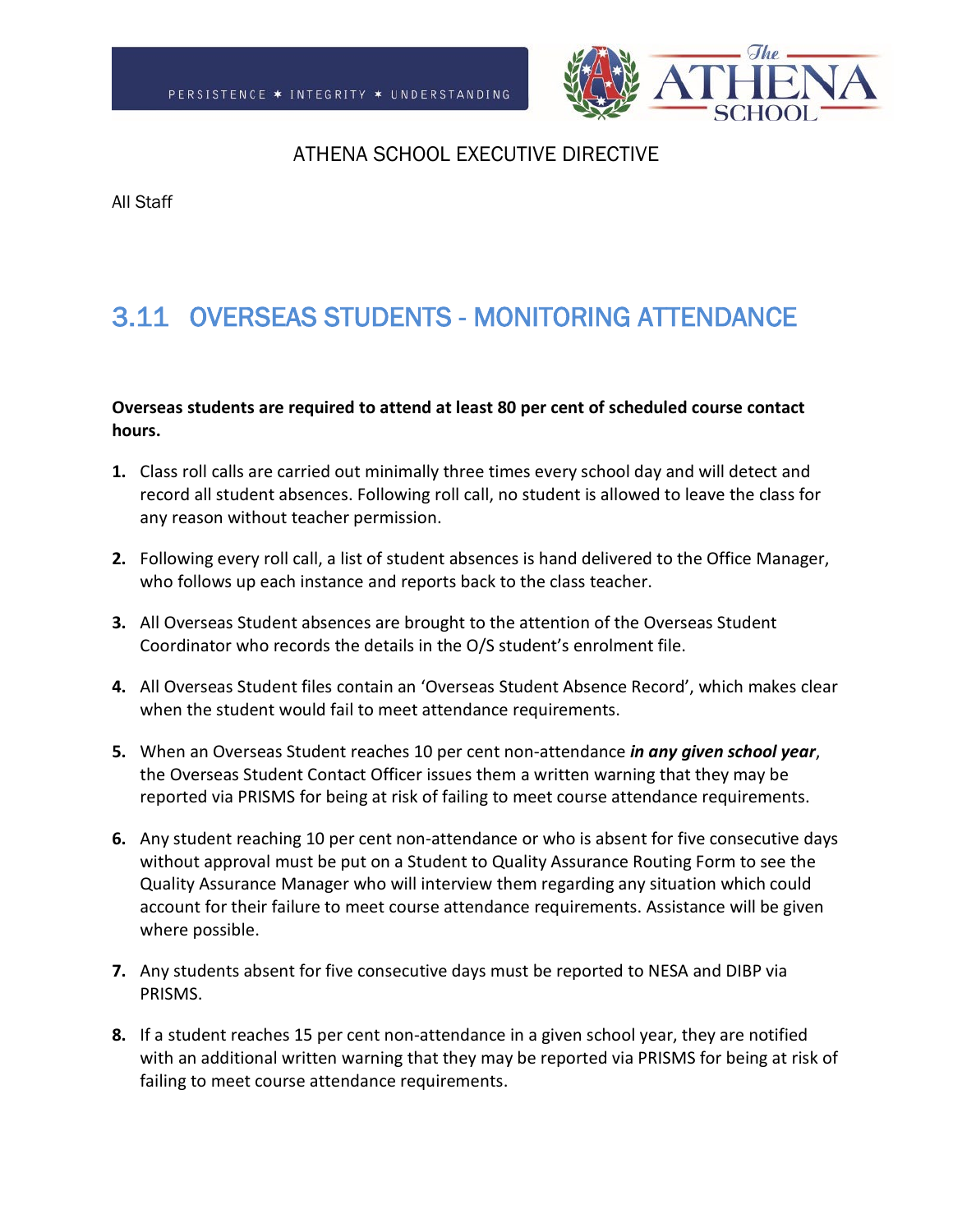- **9.** If a student reaches 20 per cent non-attendance in a given school year, they are notified in writing of the school's intention to report their unsatisfactory attendance. They are given a copy of the school's policy 3.13 *OS Student Complaints and Appeals Process*, and given 20 working days in which to lodge an appeal, via an *OS Student Complaints and Appeal Form*. If a form is lodged with the school, then the Overseas Student Officer or Office Manager should start the *OS Student Complaints/Appeal Procedure*, which will take them through each step of the process.
- **10.** Where the student chooses not to access the Complaints and Appeals Process within the 20-day period, withdraws from the process or the process is completed resulting in a decision supporting the school, the DIBP and NESA are notified through PRISMS that the student is not achieving satisfactory attendance, as soon as practicable.
- **11.** The only circumstance under which the school may decide not to report the student for breaching the 80 per cent attendance requirement is where:
	- the student produces evidence clearly demonstrating that compassionate or compelling circumstances apply, or
	- the student is attending at least 70 per cent of the scheduled course contact hours.

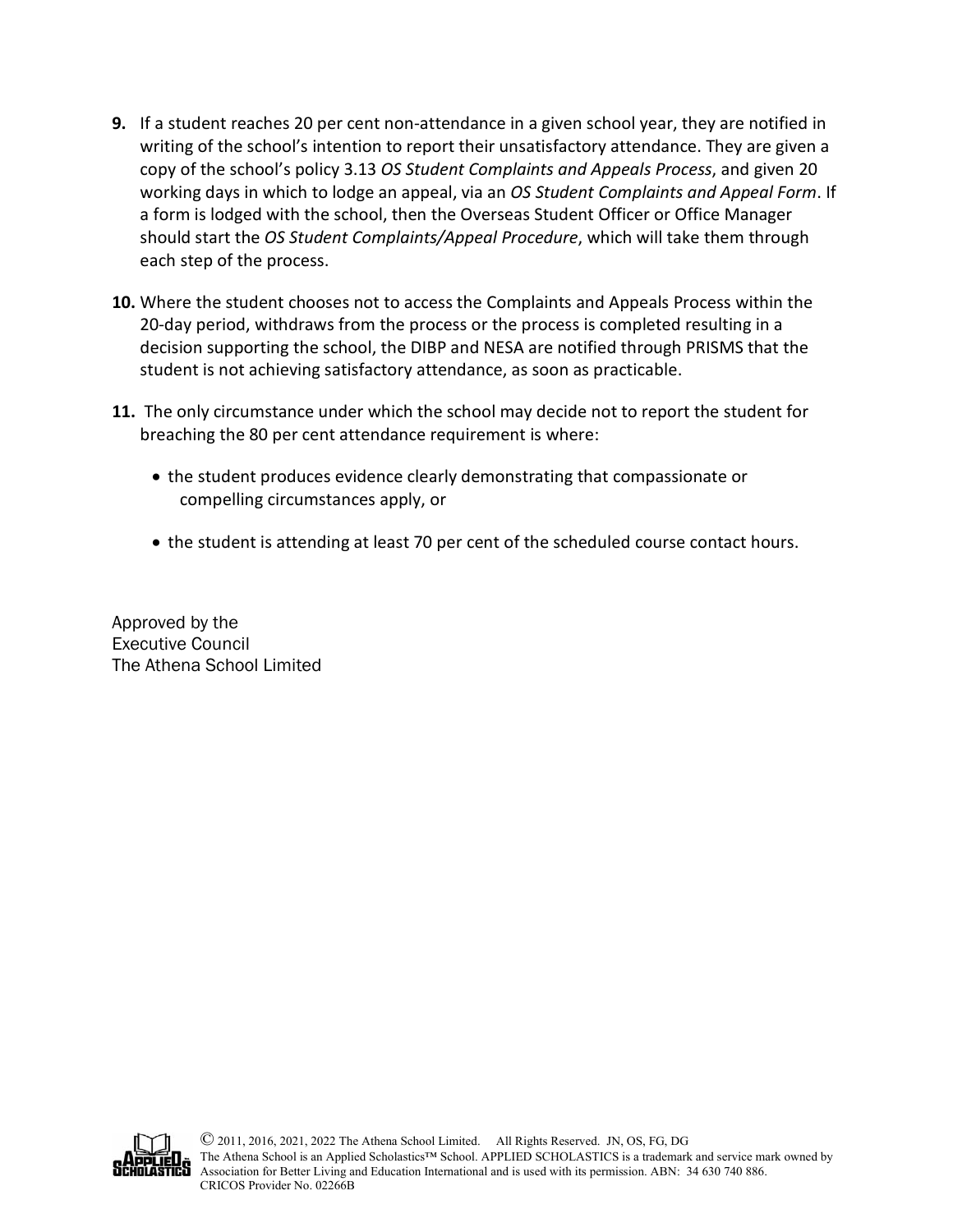

OS Staff OS Student Info Pack

# 3.12 OVERSEAS STUDENTS - DEFERRING, SUSPENDING OR CANCELLING ENROLMENT

### **DEFERRING STUDIES**

*Deferring* occurs when a student has not commenced studying on their enrollment, and they wish to push back the starting date. This can only be initiated by the student.

*Compassionate or Compelling Circumstances* include, but are not limited to:

- Illness, where a medical certificate states the student is unable to attend class for an extended period of time;
- Bereavement of close family members such as parents or grandparents (where possible a death certificate should be provided);
- Major political upheaval or natural disaster in the home country, requiring emergency travel that has impacted on studies; or
- A traumatic experience which has impacted on the student.

The student must make a written application to the Overseas Student Contact Officer who submits it to Executive Council for assessment and approval. The Executive Council will provide its decision in writing to the Overseas Student Contact Officer for relay to the student.

For the application to be approved there must be evidence of reasonable grounds showing compassionate or compelling circumstances.

The student is notified in writing of the approval or disapproval and any alterations to the student's original CoE terms are reported to the Secretary or the Department of Education through PRISMS in accordance with the National Code Standard 9.

All documentation is filed in the student's enrolment file.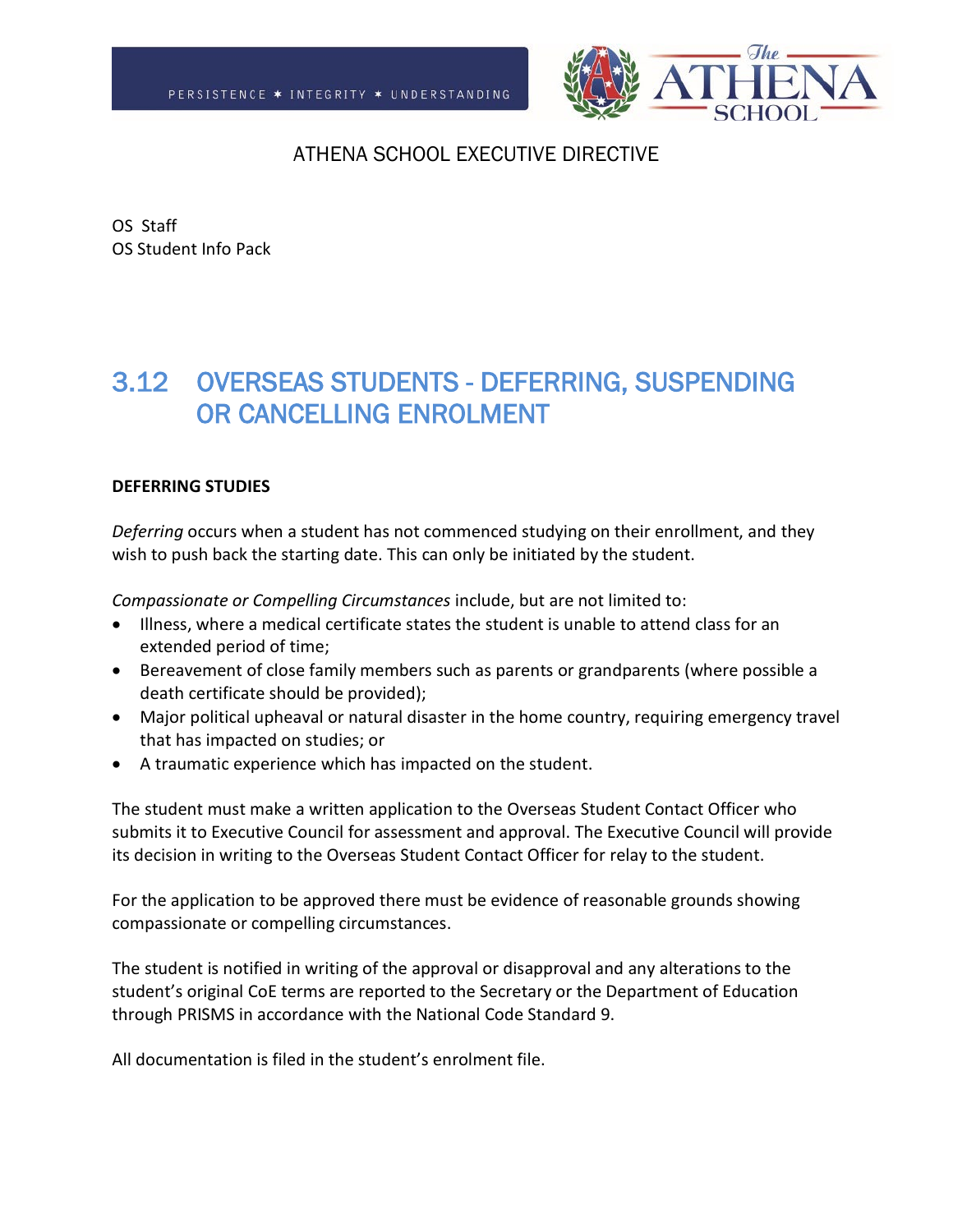### **SUSPENSION OF STUDIES**

*Suspending* a student's studies occurs when a student's studies are paused for a period of time, and can be initiated by the school or the student. This could be in response to a student's misbehavior, or because the student has compassionate or compelling circumstances. For example, the student may have had a family member pass away and need to return for a funeral.

The student must always make a written application to the Overseas Student Contact Officer, who will:

- ensure the student is put on and completes the appropriate routing form
- relay the written request to the Executive Council for approval.
- notify the student in writing of the approval or disapproval once received from the Executive Council.
- report any alterations to the student's original CoE terms to the Secretary or the Department of Education through PRISMS in accordance with the National Code Standard 9.
- ensure all documentation is filed in the student's enrolment file.

# **SUSPENSION OR EXPULSION DUE TO MISBEHAVIOUR**

The Athena School may suspend or cancel a student's enrolment including, but not limited to, on the basis of:

- misbehaviour by the student
- the student's failure to pay an amount he or she was required to pay the registered provider to undertake or continue the course as stated in the written agreement
- a breach of course progress or attendance requirements by the overseas student, which must occur in accordance with National Code Standard 8 (Overseas student visa requirements).

*Misbehaviour* can include but is not limited to: acting dishonestly; harassing other students or staff; interfering with students or staff; preventing or disrupting learning; contravening the school rules; disobeying or failing to comply with contractual or legal obligations; misusing, damaging or stealing school property; or otherwise acting in an improper manner.

The student is put on the appropriate routing form to ensure that all handlings to help the student overcome any difficulties that they may be having.

Before imposing a suspension or cancellation of the overseas student's enrolment, the School must:

- inform the overseas student of that intention and the reasons for doing so, in writing
- advise the overseas student of their right to appeal through the registered provider's internal complaints and appeals process, in accordance with National Code Standard 10 (Complaints and appeals), within 20 working days.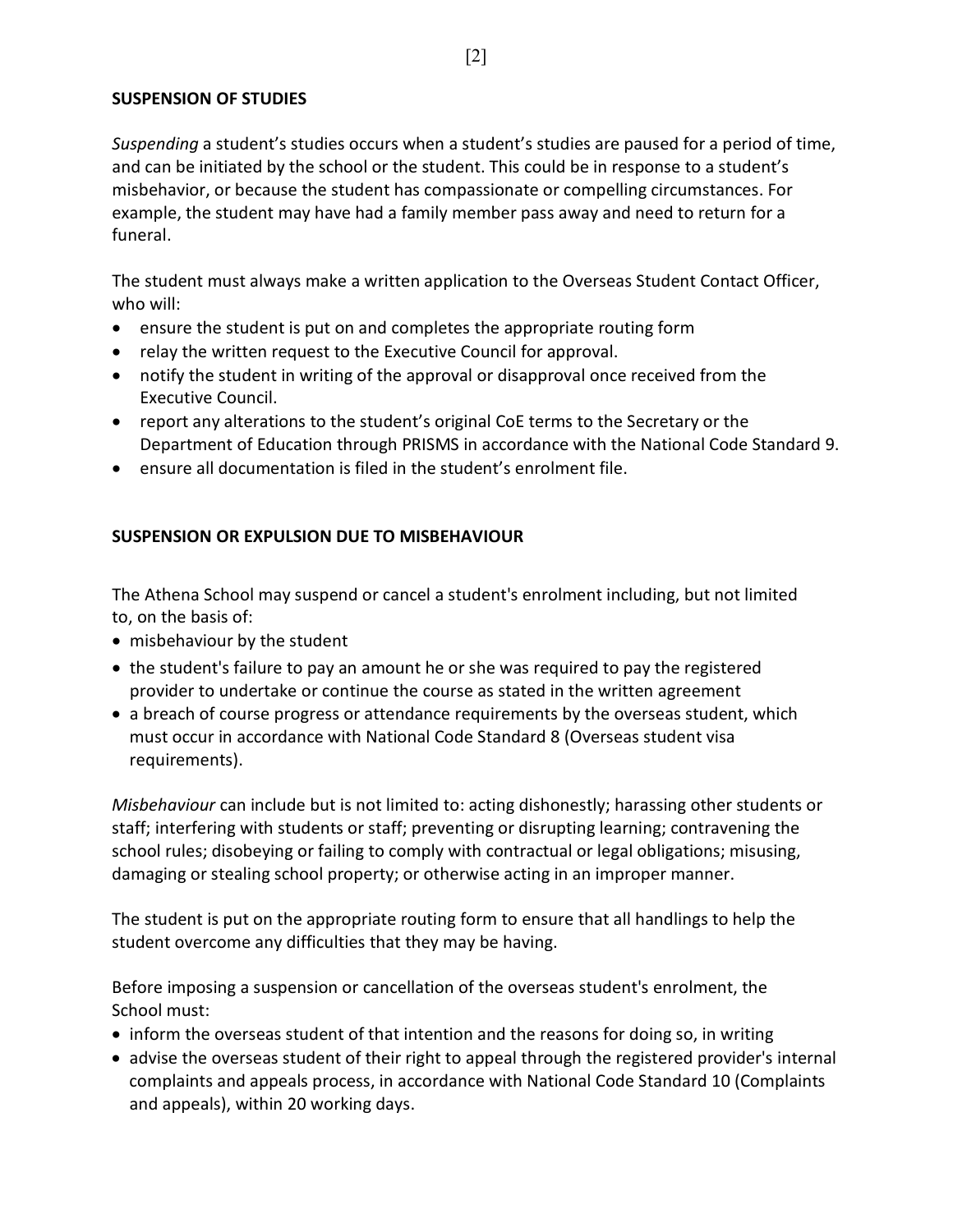- inform the overseas student of the need to seek advice from Immigration on the potential impact on his or her student visa
- report the change to the overseas student's enrolment under section 19 of the ESOS Act.

The suspension or cancellation of the overseas student's enrolment under National Code Standard 9.3 cannot take effect until the internal appeals process is completed, unless the student's health or wellbeing, or the wellbeing of others, is likely to be at risk.

### **STUDENT CANCELLATION**

*Cancellation* of a student visa is initiated by the student. To do so they must give a minimum of four weeks' notice and inform the school in writing.

## **AFFECTING THE STUDENT'S VISA**

Whether initiated by the school or by the student, the school must notify parents/nominated suitable relatives that the suspension, deferment or cancellation of the student's enrolment will be recorded on PRISMS and may affect the student's visa.

Copies of all documents regarding suspension, deferring or cancellation of enrolment are to be filed in the student's enrolment file.

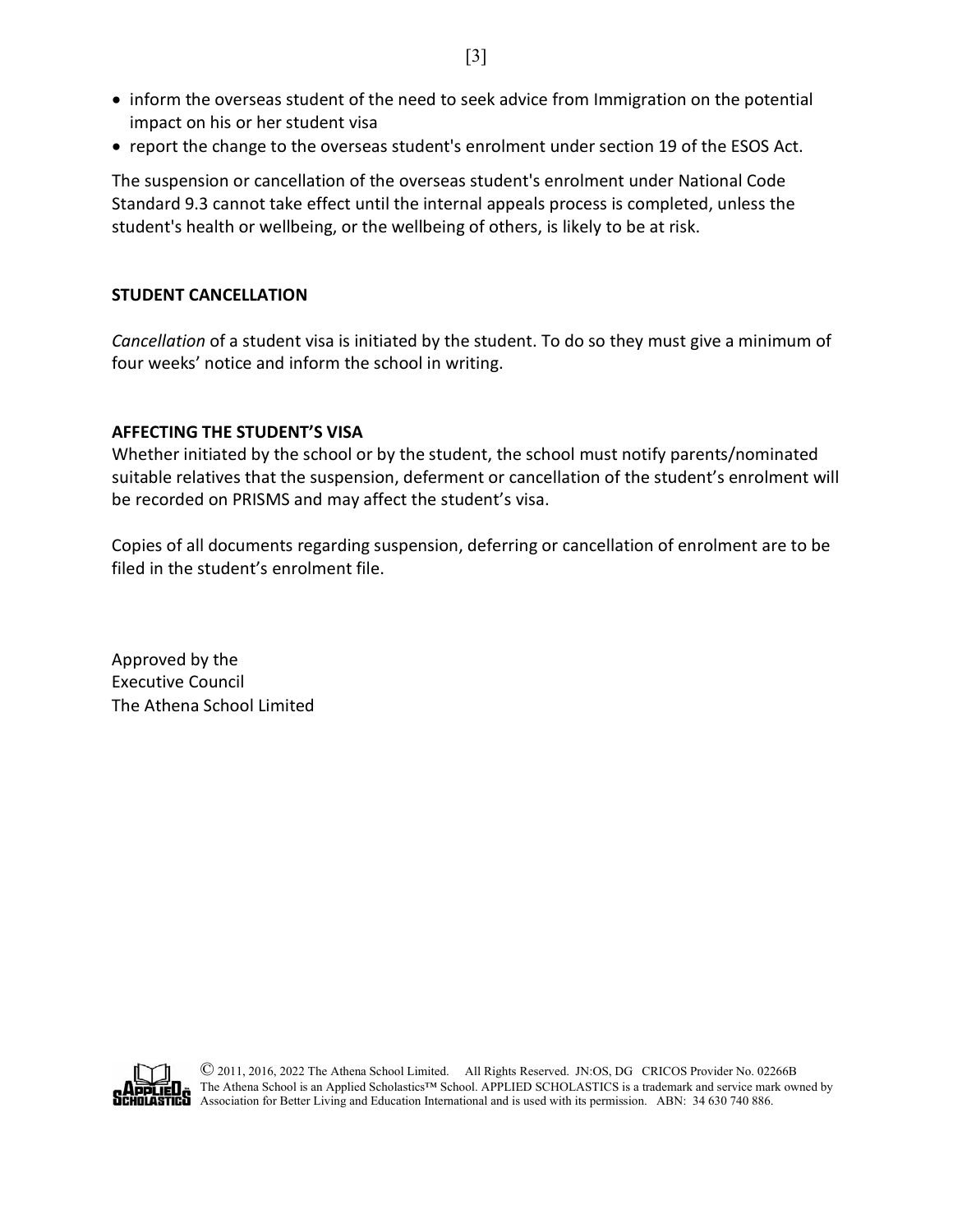

# EXECUTIVE DIRECTIVE

OS Enrolment staff OS Policy pack

# **3.12 OVERSEAS STUDENTS REFUND POLICY**

The following is our policy on student or provider defaults, including refunds and student deferment. This policy must be made clear to students within our Letter of Offer (LOO) and Overseas Student Application Form, which are to be signed by both parties before an overseas student is accepted.

### **Refunds**

Should a student's visa application be refused, the school must provide them with a refund of all funds barring the Enrolment Fee (which would be kept to cover the school's administration costs) and any agent's commission that has already been paid.

### **Provider Default**

Should there be a provider default on the course being delivered, the school will refund any Tuition, Materials and Excursion Fees that have not been used up to this point, pro rata. For example, if 5 weeks into the Term of 10 weeks, the school could no longer deliver the course paid for, we would give a refund of 5 weeks.

### **Student Default**

Student default is where a student has failed to attend the school, or decided not to attend the school, after becoming enrolled or making an application. A student default is causatively done by the student – where their visa application has been refused, they have not defaulted.

In the case of a default, the school is not obliged to refund any monies. A case may be made to the Board of Directors of The Athena School, stating compelling or compassionate circumstances why the student was forced to default, and in such a case the Board may elect to refund some of the monies. Compassionate or compelling circumstances are considered to be situations outside of the student's control, such as a family tragedy, natural disaster, illness, accident or other unexpected circumstance that prevents them from attending the school. In cases where the student has simply decided to attend another school, or decided they no longer wish to come to the school, they would not be considered to have compelling or compassionate circumstances.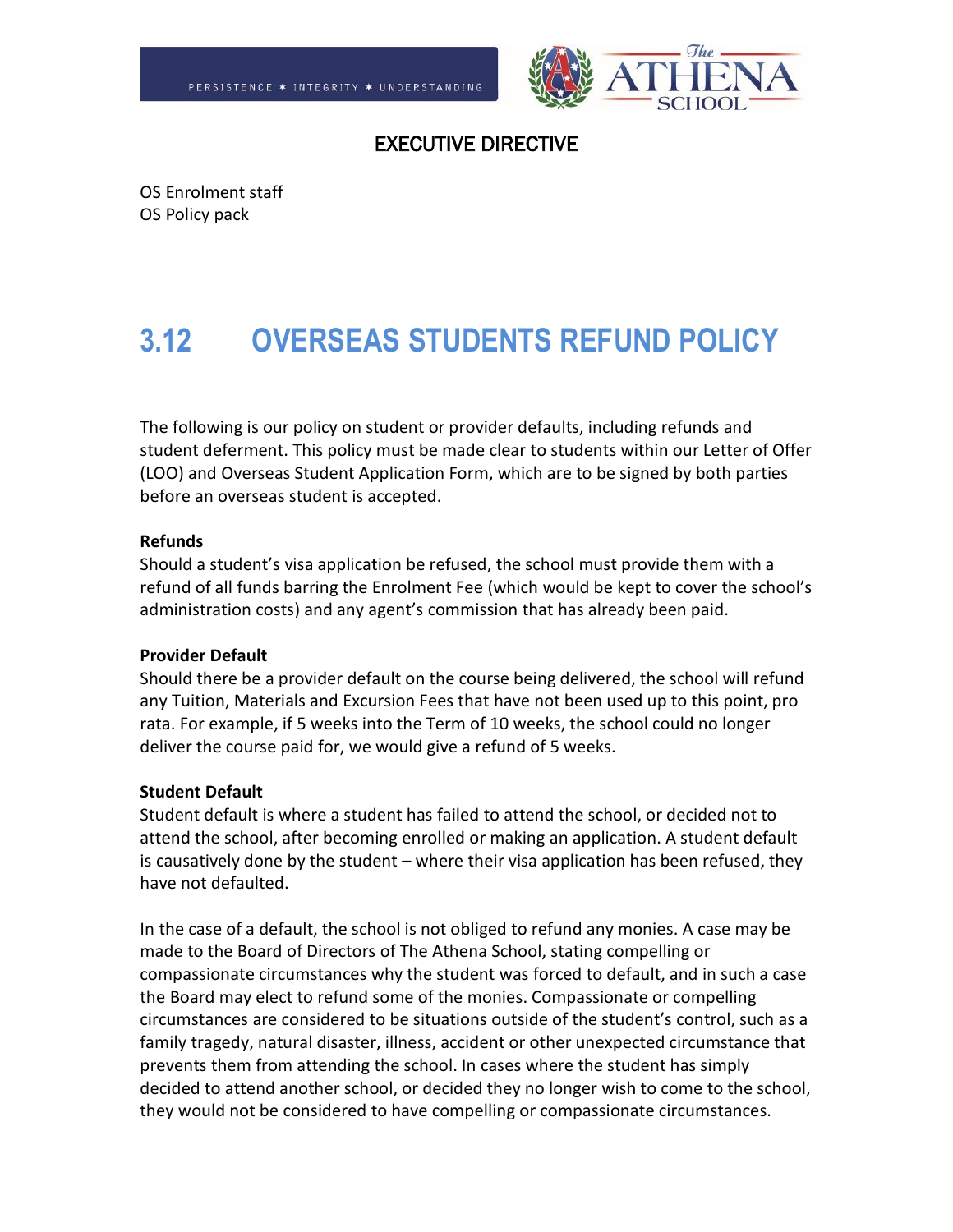The \$1000 Security Deposit, \$1000 Enrolment Fee, and \$120 Application Fee are nonrefundable in the case of a student default, though other funds may be, depending on the application.

## **Student Deferment**

Student deferment occurs where the student has not yet started their course but wishes to change their starting date. This sometimes happens when a student's visa has not yet been approved by the Department of Immigration and Border Protection (DIBP), or where other circumstances have affected them so that they are unable to attend at their original date.

Students wishing to defer must make a written application to the school. This can only be accepted by the Principal, however, if approved the monies paid in to the school will be retained for that later date, relative to the amount of time the student has already spent on their studies.

For example, if the student had been studying at the school for 4 weeks (leaving 6 weeks still in the Term), then had to return to their home country for a year, but still wished to resume their studies at the end of this time, the school would keep 6 weeks credit on file for when they returned. Note that this would require all visa requirements to be kept, and may involve a new visa and CoE.

Should the student not return from their leave taking, and then wish for their fees to be returned to them, the matter would be treated as a Student Default, and the student should then write any appeal to the Board for a refund.

### **Student Expulsion**

Students can be expelled due to bad behaviour or poor performance in the school. This includes the student conducting themselves in a way contrary to the ethos and rules of the school, as covered by the school's Student Code of Conduct and Rewards and Penalties booklet.

A student can also be expelled for failing to meet visa conditions, such as not meeting their course requirements (see policy *3.11 Monitoring Progress & Completion Expectations*) or failing to attend more than 80% of their classes.

Student expulsion will result in the student having their COE cancelled.

In such a case, the school will give no refund of any monies paid. Again, an appeal may be given in writing to the Board of Directors in the case of compelling circumstances (see policy *3.13 Complaints and Appeals Process* for more information).

### **Reporting Obligation**

Should a student have their enrolment cancelled, suspended or deferred, the school must immediately notify the Board of Studies via PRISMS (Provider Registration and International Students Management System) of these changes. The person who must do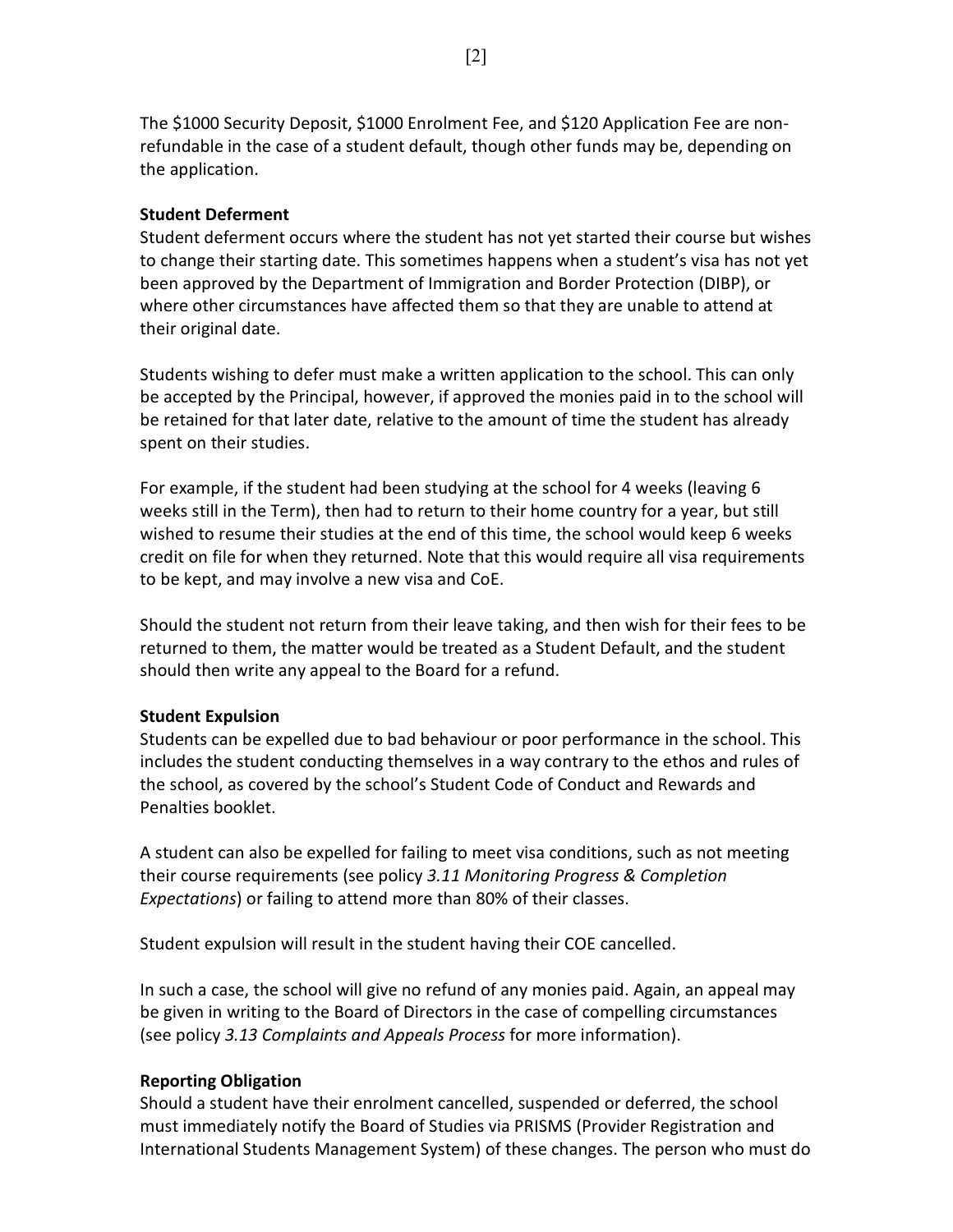this is the Overseas Student Contact Officer. If that person is absent responsibility for reporting defaults to the Office Manager.

## **Uniform**

At no time will there be a refund issued for a uniform.

# **Refund Application Process**

Should a refund be requested, the applicant should first notify the school directly, or via an agent – in both cases it must be in writing, using the school's refund application form. Should the refund be accepted, the school will notify either them or their agent and will further notify them of the amount of monies to be refunded. At this point, if the applicant wishes to lodge an appeal to the Board of Directors, they may do so, utilising our Complaints and Appeals Form. Otherwise, the applicant will need to fill out and sign a Refund Authorisation Form and send this to the school, which will include their bank details for the refund to be paid into. Any refund will be returned to the student or their family, not to the agent or another institution.

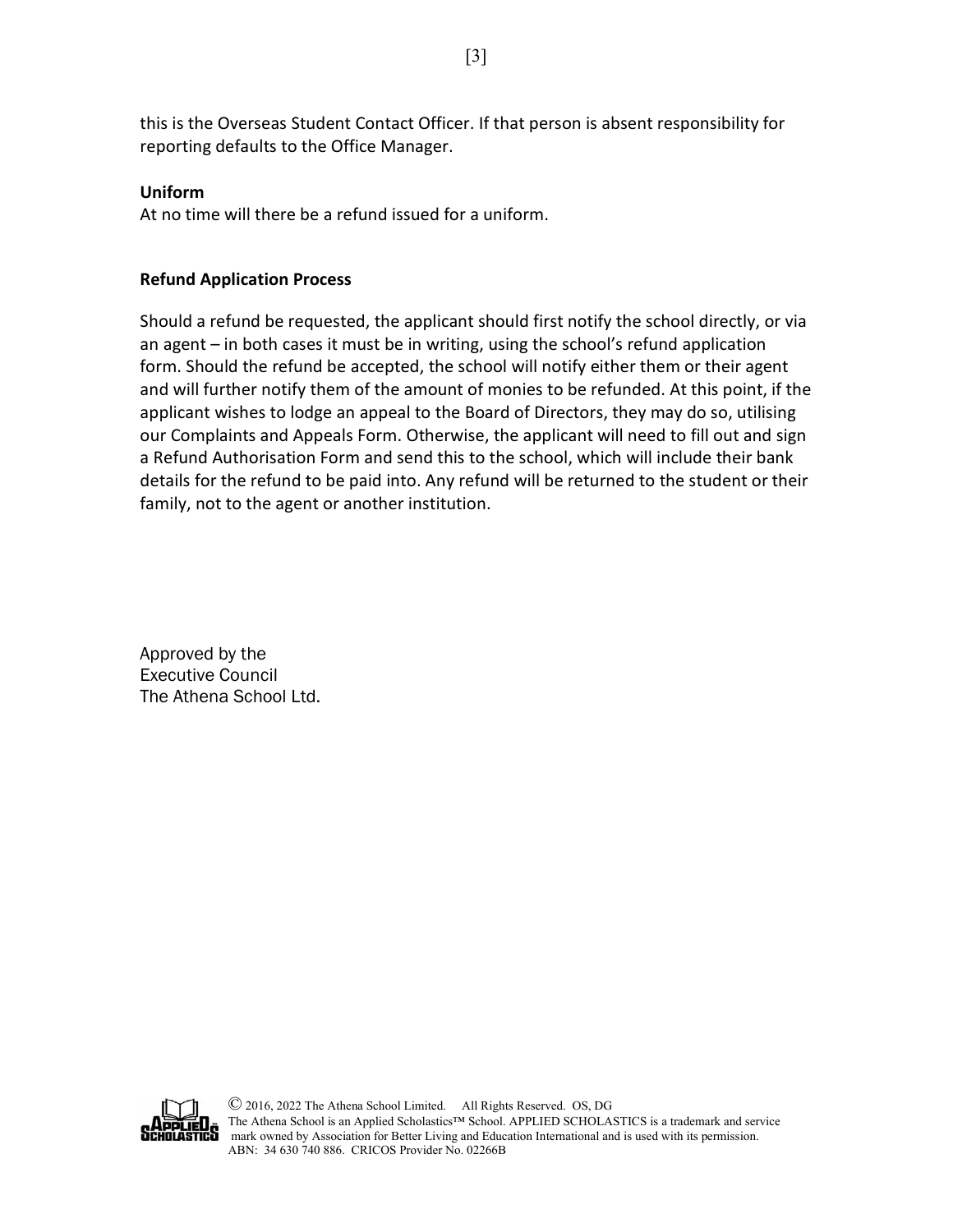

All staff OS Info Pack

# 3.13 OVERSEAS STUDENTS COMPLAINTS AND APPEALS PROCESS

**Where there is a complaint, a decision to appeal or a grievance involving an Overseas Student, the following procedure is available and should be used by students or their parents/nominated suitable relative. Any complaints or appeals will be responded to.**

- **1.** All complaints/appeals must be in writing. Parents/nominated suitable relative or students are to give specific details of what has occurred or the decision being appealed. The report should be submitted to the Overseas Student Contact Officer as soon as possible.
- **2.** Any complaint or appeal received will be responded to, and the assessment of the complaint or appeal will be dealt with in a professional, fair and transparent manner and will be documented by all terminals seen. A support person may accompany and assist the overseas student, parent or nominated suitable relative at any relevant meetings.
- **3.** Processing will commence within 10 working days of receipt of the complaint/appeal and all reasonable measures will be taken to finalise the process as soon as practicable.
- **4.** The Overseas Student Contact Officer will arrange a time to see the student in person to discuss their situation and work out a resolution.
- **5.** If the student/parent is not satisfied with the outcome, an appointment should be made to see the Quality Assurance Manager who will take the necessary actions after carrying out an internal investigation.
- **6.** If the matter remains unresolved, the student/parent should make an appointment to see the Principal, who will work with them and the staff to find the best solution for all concerned.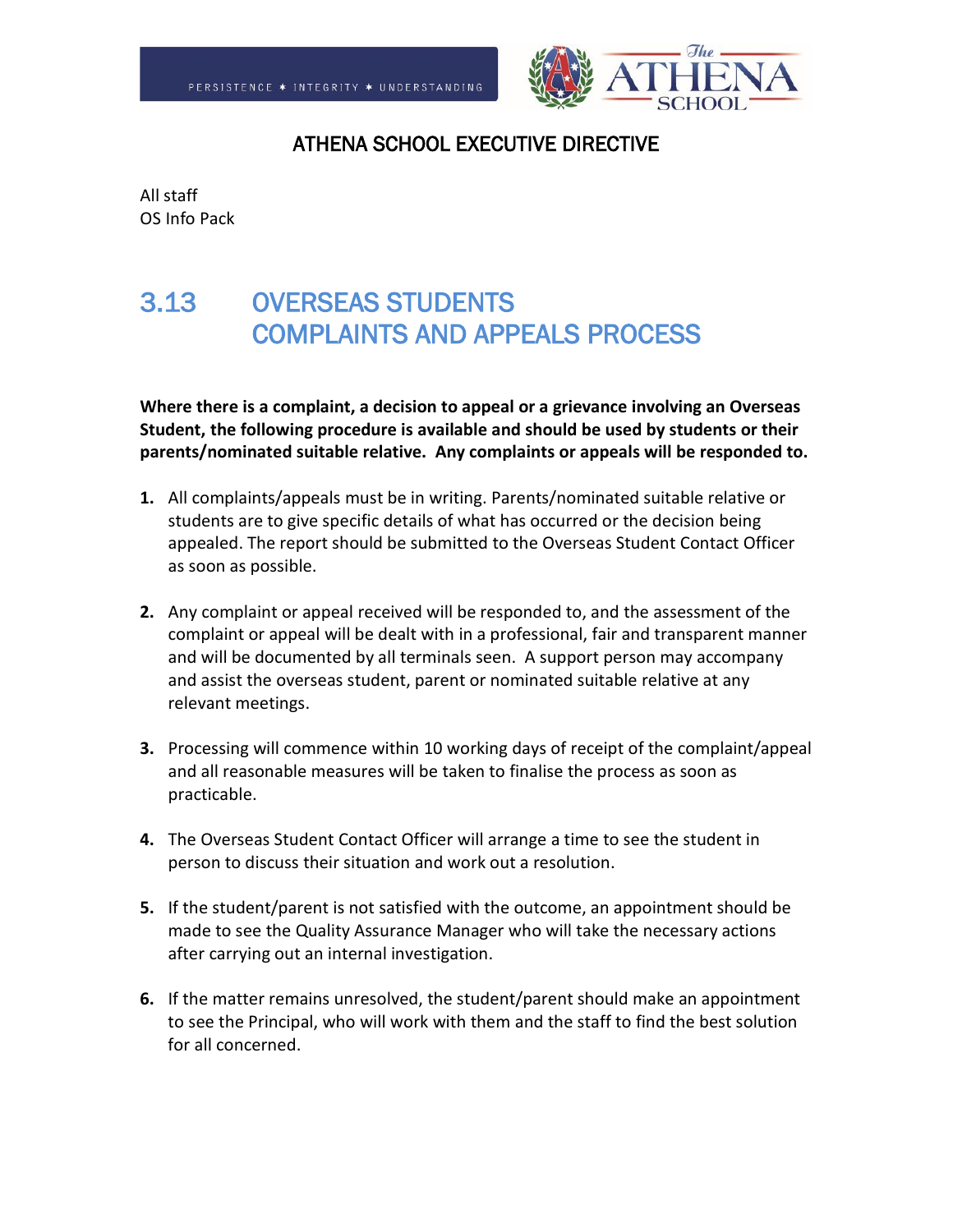- **7.** The overseas student will be given a written statement of the outcome of the internal appeal, including detailed reasons for the outcome.
- **8.** Should the internal appeals process of the school fail to satisfactorily conclude the matter, the student should contact the Overseas Students Ombudsman for dispute resolution. Their website can be found at [http://www.ombudsman.gov.au/.](http://www.ombudsman.gov.au/) There may be a minimal charge where an external body is involved, but there is no charge any internal complaint resolution.
- **9.** If the internal or any external complaints handling or appeal process results in a decision or recommendation in favour of the overseas student, the School will immediately implement the decision or recommendation and/or take the preventative or corrective action required by the decision, and advise the student of that action.

Good communication between staff, students and parents/nominated suitable relative is the best remedy for any non-optimum situation. Our staff are very approachable and will do their best to help you have a successful and rewarding education at The Athena School.

The Overseas Student Information Pack provided by the school includes a leaflet outlining the ESOS (Education Services for Overseas Students) Framework and the Overseas Student Ombudsman brochure, which are avenues of assistance available to you, from outside the school. You should know your rights and your responsibilities as an Overseas Student.

All complaints/appeals, whether formally or informally resolved will be documented and all written correspondence kept on file.

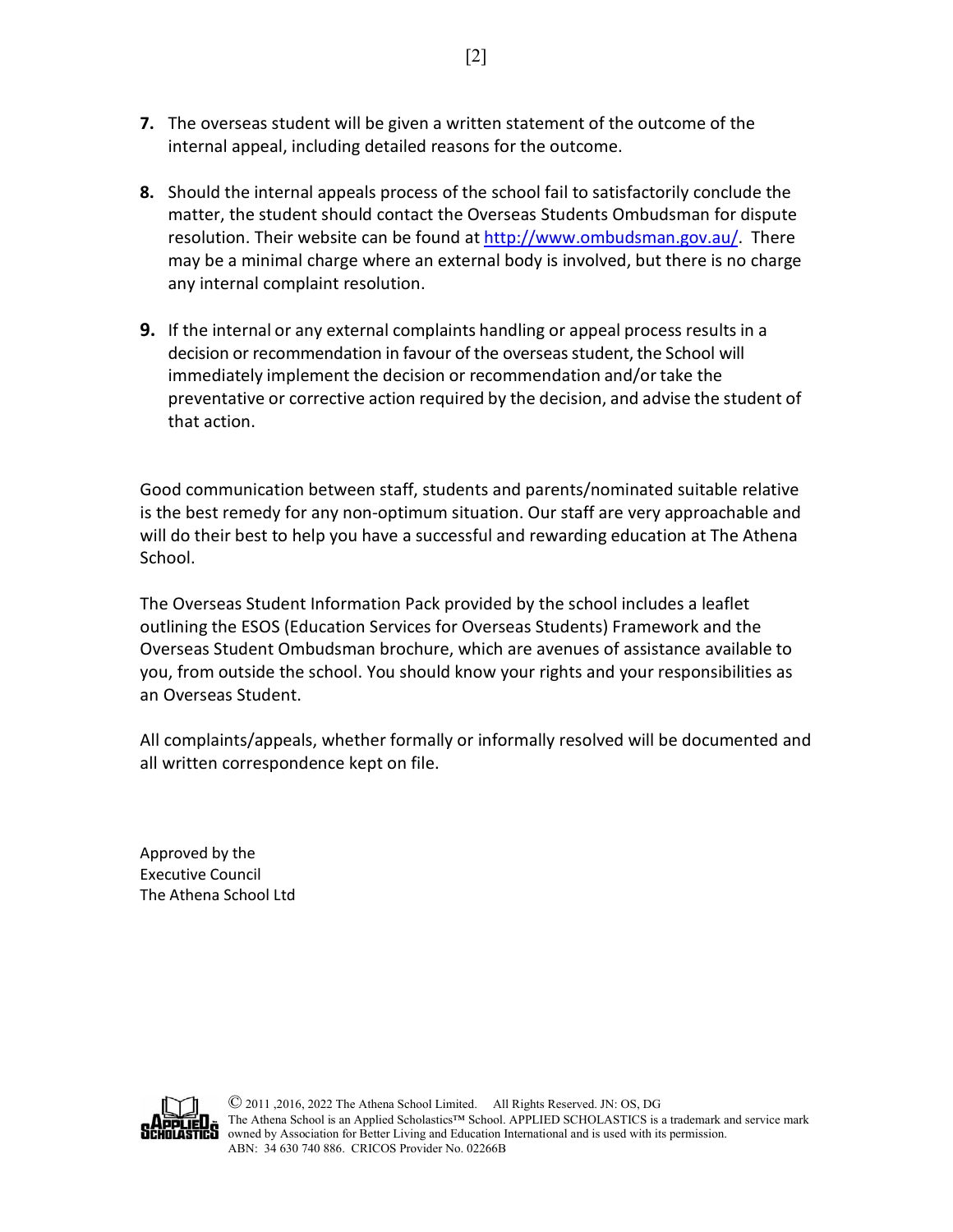

# **3.14 ADDITIONAL REGISTRATION REQUIREMENTS INCLUDING NOTIFICATIONS TO NESA**

### **Overview**

The Athena School Limited is a registered education provider for both Primary and Secondary education from Kindy to Year 10. The School is approved for a maximum of 20 overseas students.

The course duration, including holiday breaks is the standard school year in New South Wales.

The courses are delivered classroom style with face-to-face teaching by qualified teachers. In the event of a pandemic then a hybrid model of teaching is used.

The Athena School has adequate staff and education resources, including facilities, equipment, learning and library resources on the premises to deliver the course to up to 20 overseas students alongside the local students.

The above information can be demonstrated with the School's staff list, class list and floor plans.

### **Notifications will be made via RANGS Online to NESA (ESOS Agency) when:**

- 1. Any proposed changes to the School's registration for a course as outlined is submitted to NESA at least 30 days prior to the time the changes will take effect.
- 2. when the school provider, or an associate of the provider, or a high managerial agent of a provider who has been, is, or will be involved in the business of delivering programs to overseas students:has been convicted of an offence:
	- has been convicted of an offence under the ESOS Act at any time during the past five years
	- has ever had its CRICOS registration cancelled or suspended under the ESOS Act
	- has ever been issued with an Immigration Minister's suspension certificate
	- has ever had conditions imposed on its registration under the ESOS Act
	- has been bankrupt
	- has ever been disqualified from managing a corporation under the Corporations Act
	- has been involved in the business of provision of course by another provider that was subject to any of the points above.